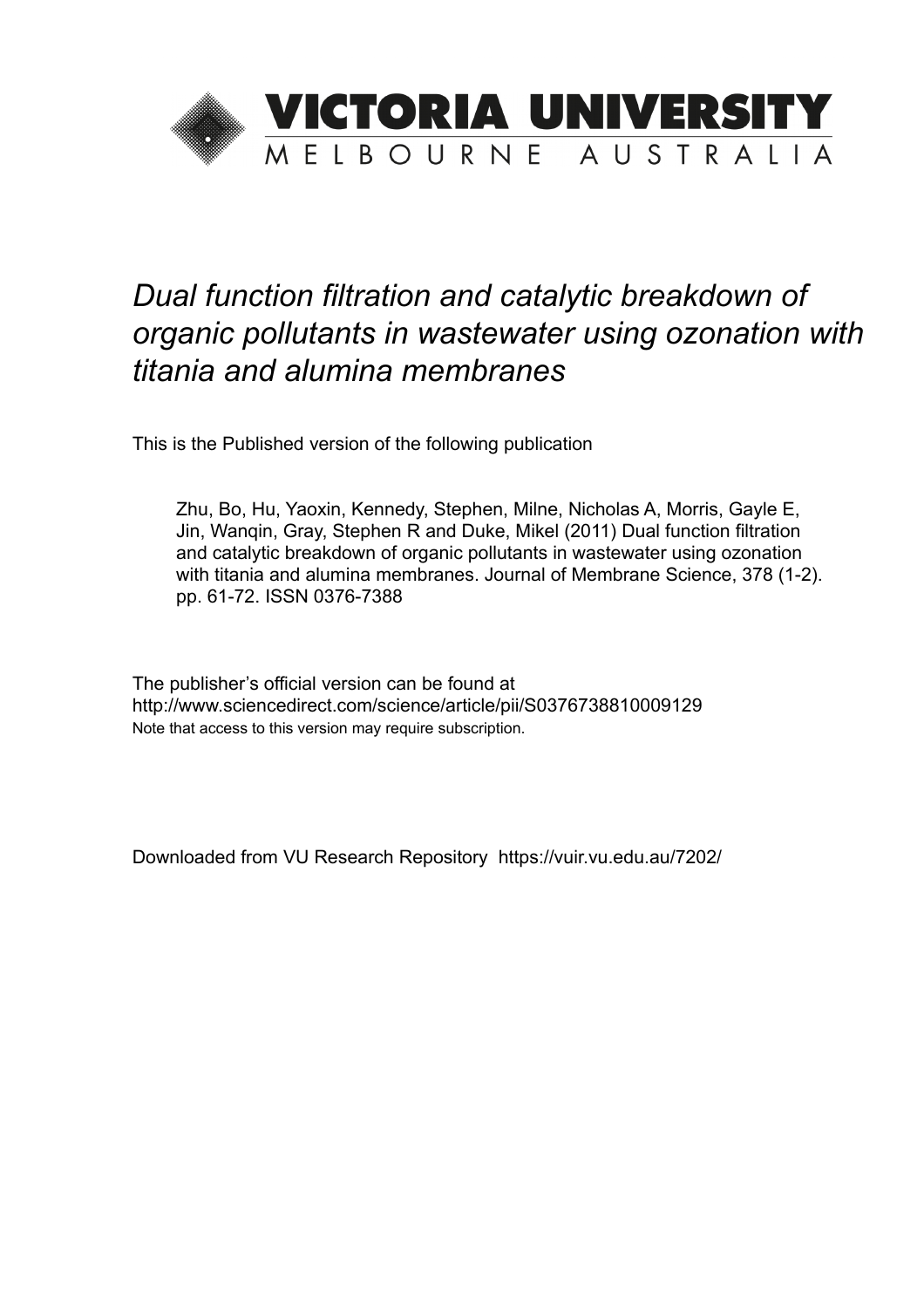# **Dual function filtration and catalytic breakdown of organic pollutants in wastewater using ozonation with titania and alumina membranes**

Bo Zhu<sup>a\*</sup>, Yaoxin Hu<sup>a,b</sup>, Stephen Kennedy<sup>a</sup>, Nicholas Milne<sup>a</sup>, Gayle Morris<sup>c</sup>, Stephen Gray<sup>a</sup> and Mikel Duke<sup>a</sup>

*<sup>a</sup>Institute for Sustainability and Innovation, Victoria University, PO Box 14428, Melbourne, VIC 8001, Australia* 

*<sup>b</sup>State Key Laboratory of Materials-Oriented Chemical Engineering, Nanjing University of Technology, Nanjing, Jiangsu, 210009, P. R. China* 

*c Research Services Office, Flinders University, GPO Box 2100, Adelaide, SA 5001, Australia* 

# ABSTRACT

Water recycling via treatment from industrial and/or municipal waste sources is one of the key strategies for resolving water shortages worldwide. Polymer membranes are effective at improving the water quality essential for recycling, but depend on regular cleaning and replacement. Pure ceramic membranes can reduce the cleaning need and last significantly longer in the same applications whilst possessing the possibility of operating in more aggressive environments not suitable for polymers. In the current work, filtration using a tubular ceramic membrane  $(\alpha-A)_{2}O_{3}$  or TiO<sub>2</sub>) was combined with ozonation to remove organic compounds present in a secondary effluent to enhance key quality features of the water (colour and total organic carbon, TOC) for its potential reuse.

'Bare' commercial  $\alpha$ -Al<sub>2</sub>O<sub>3</sub> filters (pore size  $\sim$ 0.58 µm) were tested as a microfiltration membrane and compared with the more advanced catalytically active  $TiO<sub>2</sub>$  layer that was formed by the sol-gel method. The presence of anatase with a 4 nm pore size at the membrane surface was confirmed by Xray diffraction (XRD) and  $N_2$  adsorption. Filtration of the effluent over a 2 hour period led to a reduction in flux to 45% and 60% of the initial values for the  $\alpha$ -alumina and TiO<sub>2</sub> membrane, respectively. However, a brief dose (2 mins) of ozone at the start of the run resulted in reductions to only 70% of the initial flux for both membranes. It is likely that the oxide's functional property

 \* Corresponding author at: Institute for Sustainability and Innovation, Victoria University, PO Box 14428, Melbourne, Vic 8001, Australia. Tel: +61 3 9919 8281; fax: +61 3 9919 7696. Email address: bo.zhu@vu.edu.au (B. Zhu).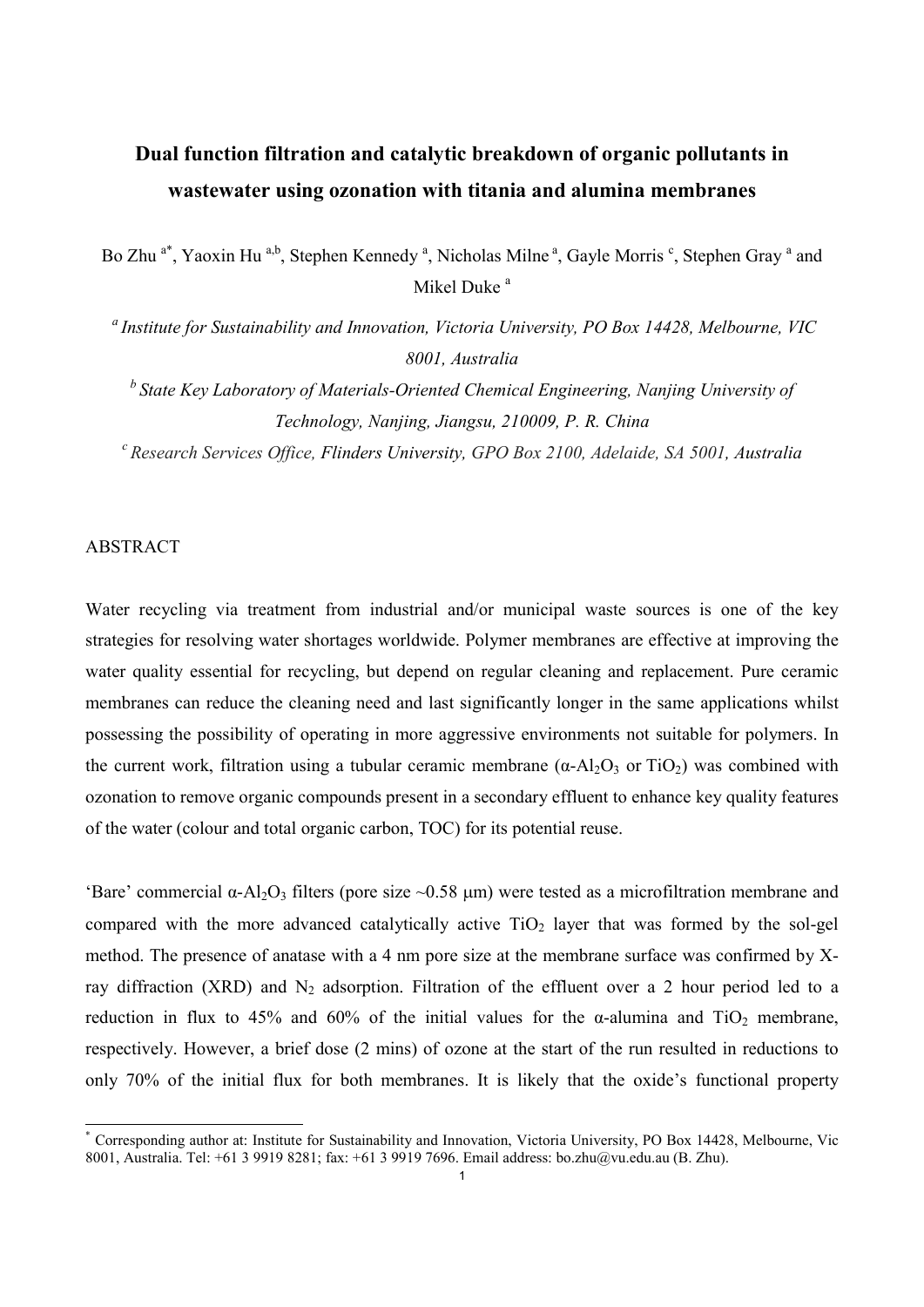facilitated the formation of hydroxyl (OH') or other radicals on the membrane surface from ozone decomposition which targeted the breakdown of organic foulants thus inhibiting their deposition. Interestingly, the porous structure therefore acted in a synergistic, dual function mode to physically separate the particulates whilst also catalytically breaking down organic matter. The system also greatly improved the efficiency of membrane filtration for the reduction of colour, A254 (organics absorption at the wavelength of 254 nm) and TOC. The best performance came from combined ozonation (2 min ozonation time with an estimated applied ozone dose of 8 mg  $L^{-1}$ ) with the TiO<sub>2</sub> membrane, which was able to reduce colour by 88%,  $A_{254}$  by 75% and TOC by 43%. It is clearly evident that a synergistic effect occurs with the process combination of ozonation and ceramic membrane filtration demonstrating the practical benefit of combining ceramic membrane filtration with conventional water ozonation.

Keywords: Water reuse; Filtration; Ozonation; Ceramic membrane; Titania

# **1. Introduction**

 Water has become a scarce resource in many countries, and the demand for treating and reusing poor quality water sources such as wastewater effluent has greatly increased over the last 10 years. There are significant opportunities to reuse a larger amount of this treated wastewater, and some juristictions have set recycled water targets. Many identified uses of water do not require treatment to drinking water standard, and the use of recycled water for non-drinking purposes is a net benefit to the community and a minimisation of detrimental discharges to the environment. Through the development of improved purification processes, practices of water reuse have also become more technically feasible [1]. However, barriers to the reuse of the treated wastewater exist. While the majority of organic material (measured as Biochemical Oxygen Demand, BOD or Chemical Oxygen Demand, COD) and other contaminants are readily removed by biological treatment in wastewater treatment plants (WWTPs), the treated wastewater still contains contaminants which may adversely affect human or environment health, or be aesthetically unappealing (i.e. odorous or visually unattractive). For example, colour and non-biodegradable trace organics present in the treated wastewater from WWTPs have a negative impact on public acceptance of recycling. Therefore, further treatment is often required for the treated wastewater from WWTPs to make the 'water fit for purpose'.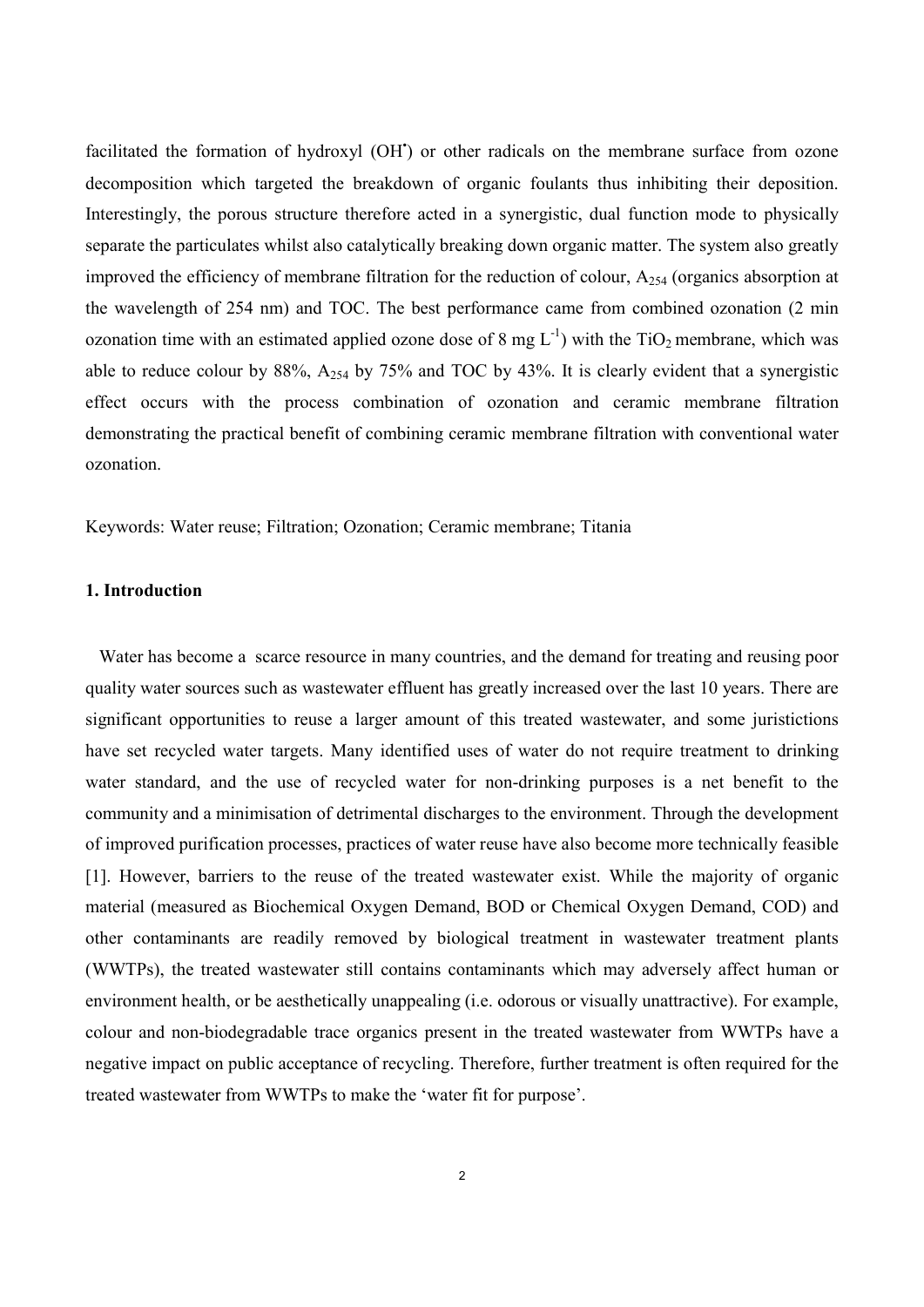The application of membrane filtration for the reuse of municipal WWTP effluent has dramatically increased over the past decade. Historically, the use of membrane filtration for water and wastewater treatment has been almost exclusively focused on polymer membranes [2]. One of the major challenges associated with the operation of membrane filtration plants is an increase in the operational costs as a result of the decrease in the specific permeate flux due to membrane fouling caused by the deposition of contaminants such as natural organic matter (NOM) [3, 4]. Commercial polymer filtration membranes also degrade when exposed to extreme acidic or alkaline environments [5], or extreme oxidising conditions created by the presence of chlorine or ozone [6].

 Ceramic membranes have the combined advantage of high chemical, mechanical and thermal resistance, making them suitable for high temperature, extreme acidity or alkalinity, and high pressure operations where these conditions preclude the use of existing polymeric membranes. An advantage of ceramic membranes is that the pore size can be easily controlled by the sintering and the sol gel processes used in their manufacture [2]. In addition, ceramic membrane performance can often be enhanced by innovative cleaning methods such as ozonation in tandem with existing ozonation of the water. Ceramic membranes such as titania, zirconia, *γ*-alumina, and silica/*γ*-alumina have been studied for separation of ions from aqueous solutions by nanofiltration [7-11]. Titania membranes have also been studied for water treatment by several research groups [12-15]. Recently, a commercial ceramic membrane module from NGK Insulators, Ltd. (Japan) was trialled in water microfiltration [16]. These modules have an active surface area of  $25 \text{ m}^2$  for permeation and have been operated in dead-end filtration mode through 2000 channels that have a 0.1 µm separation layer. They have been shown to operate at significantly higher flux than polymeric membranes when combined with the ozone treatment of wastewater [16]. Futhermore, recent advances in module design make them cost competitive with polymeric membranes [17].

 Ozone is a strong oxidiser having high reactivity with organic compounds and has been used for various aspects of water treatment. Ozone can oxidize organic matter that is understood to be responsible for the fouling of membranes [18]. Ozonation has been successfully used at full scale and can be combined with other advanced oxidation processes such as photocatalysis for the degradation of organic substances [19-21]. Several studies have investigated the combination of ozonation and membrane processes using polymeric membranes [12], but the poor stability of polymeric membranes when exposed to ozone [6] has made this process unviable. To realise the benefit of combined oxidation processes incorporating membranes and to overcome issues of membrane degradation, some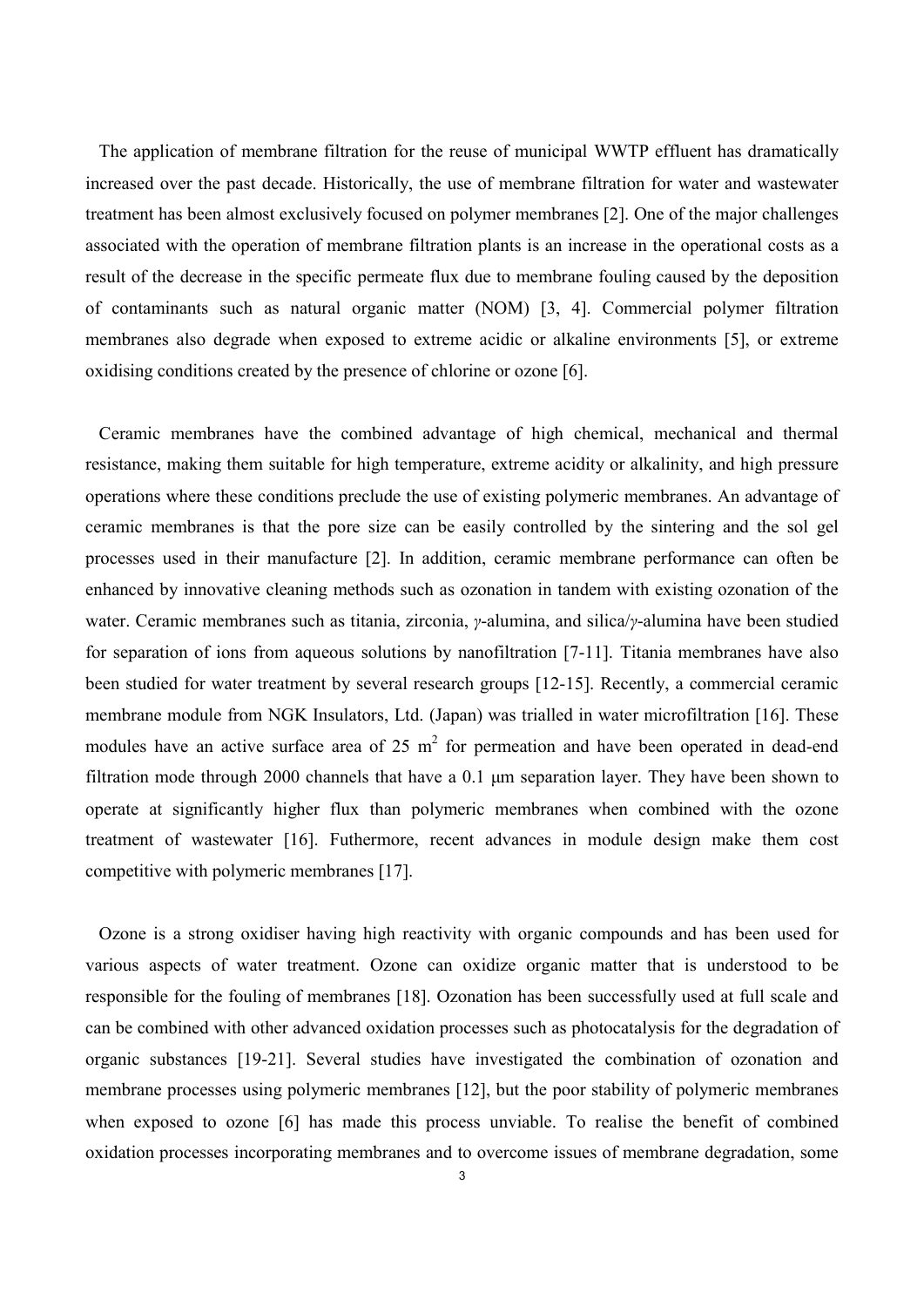researchers have investigated the combination of ozonation and ceramic membranes for water or wastewater treatment [12, 13, 16]. Their results have demonstrated a high permeate flux without membrane damage, but further investigation of the improvement in quality to real waters coupled with the use of membranes designed to have catalytically active surfaces is still in need to demonstrate this promising process, as undertaken in this study.

In this study, a TiO<sub>2</sub> membrane was prepared by applying TiO<sub>2</sub> nanoparticles to a tubular  $\alpha$ -Al<sub>2</sub>O<sub>3</sub> support using a dip-coating method. The prepared membrane was used with ozonation to treat the wastewater from a major WWTP to reduce colour and trace organics, and therefore improve the clarity of water for reuse. The effects of ozone on the permeate flux and efficiency of the process for the improvement to critical features of water quality (colour,  $A_{254}$ , TOC) were also investigated.

#### **2. Experimental and methods**

#### *2.1 Materials*

 The water source used for this study was secondary effluent (non-chlorinated), sampled from one of Melbourne's WWTPs by the authorized operator. The effluent characteristics are shown in Table 1. The molecular weights of the colour-causing organic compounds in the effluent sample were in a wide range, i.e. 400–10,000 Daltons [22]. For the membrane preparation, titanium butoxide (Ti(OC<sub>4</sub>H<sub>9</sub>)<sub>4</sub>, 97%) was purchased from Aldrich. Ethanol (Ajax Finechem, Australia) and nitric acid (68.5–69.5 wt%, BDH Chemicals, Australia) were also used. All these chemicals were used as received without further purification. Ceramic tubes (α-Al<sub>2</sub>O<sub>3</sub>, external diameter 14 mm, length 90 mm, ~0.58 μm nominal pore size, ~22.4 vol% apparent porosity) and discs (99.8% Al<sub>2</sub>O<sub>3,</sub> ~25 mm diameter × 2 mm thick, 0.5–1 µm pore size, ~30 vol% porosity) used for the current work were supplied by Chosun Refractories Co., Ltd. Korea (tubes), and Rojan Advanced Ceramics Pty Ltd (discs), Australia, respectively.

Table 1

Typical characterization of WWTP non-chlorinated effluent sample

| Parameter                                   | Value |
|---------------------------------------------|-------|
| pH                                          | 68    |
| True colour, Pt-Co Units                    | 110   |
| $A_{254}$ (UV absorption), cm <sup>-1</sup> | 0.37  |
| TOC (total organic carbon), mg $L^{-1}$     | 13 Q  |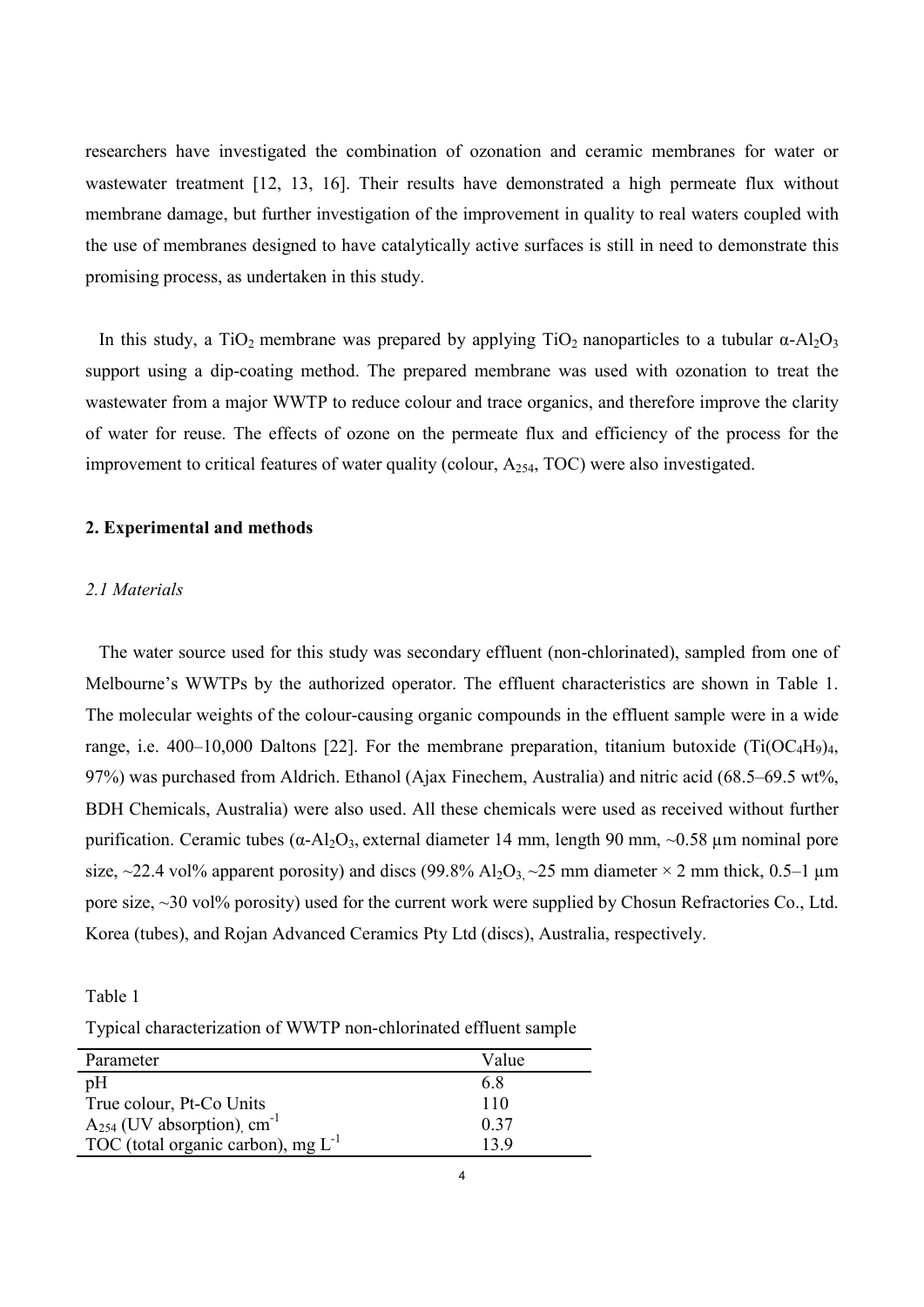#### *2.2 Preparation of TiO2 membrane*

The  $TiO<sub>2</sub>$  membranes used for this study were prepared by depositing polymeric titania sol on the  $\alpha$ -Al<sub>2</sub>O<sub>3</sub> tube or Al<sub>2</sub>O<sub>3</sub> disc using a dip-coating method. The titania sol coated  $\alpha$ -Al<sub>2</sub>O<sub>3</sub> tube and Al<sub>2</sub>O<sub>3</sub> disc were calcined in air at 400 °C for 1 h with a temperature increase/decrease rate of 0.1 °C min<sup>-1</sup>. To avoid crystallisation of amorphous titania by rapid drying, the coated tube and disc were dried under ambient conditions for a period of 24 h before calcination. Polymeric titania sol was prepared by mixing 34 mL titanium butoxide, 45 mL ethanol, 1.6 mL nitric acid and 2.6 mL deionised water (DI water) whilst vigorously stirring. The size of nanoparticles in the prepared polymeric titania sol was measured at around 4 nm by a Zetasizer (Malvern Instruments-Nano-series with cell type DTS0012 disposable sizing curvette, the dispersant chosen was ethanol with viscosity 1.1 cP and a refractive index of 1.33 at a temperature of 25 °C). The sol was sealed in a 100 mL glass flask and aged at room temperature for at least 24 h prior to deposition. The unsupported  $TiO<sub>2</sub>$  membrane used for characterisation was prepared by drying the same titania sol in a Petri dish to form a gel layer. The obtained gel layer was then calcined using the same procedures as those used for the supported membrane.

# *2.3 Characterisation*

The prepared unsupported  $TiO<sub>2</sub>$  membrane was characterised by  $N<sub>2</sub>$  adsorption and XRD. The  $TiO<sub>2</sub>$ membrane disc was also characterised by XRD. The  $N_2$  adsorption experiments were carried out using a Tri Star 3000 porosity analyser (Micromeritics, USA) at liquid  $N_2$  temperature on the unsupported TiO<sub>2</sub> membrane sample degassed for 4 h at 150 °C. XRD measurements were performed on a Bruker-AXS D2 Phaser Desktop X-ray Diffractometer (CuK $\alpha$ ,  $\lambda$  = 1.5406 Å) with a Lynx-Eye detector from 10 degrees to 60 degrees two theta with a 0.05 degree step and an 91 second per step counting time. Zeta potential measurements were conducted on the same Zetasizer used for the particle size measurements. The powders ground from a new  $\alpha$ -Al<sub>2</sub>O<sub>3</sub> tube and the unsupported TiO<sub>2</sub> membrane were dispersed in DI water (pH is close to that of the feed water) and the suspensions were treated in an ultrasonic bath (U-lab Instruments, Australia) for 1 h. pH values of the  $Al_2O_3$  and  $TiO_2$  suspensions were measured at 6.16 and 6.20, respectively. Suspension samples were then measured at 25 °C and results were reported as the average of three measurements, each an average of 100 runs.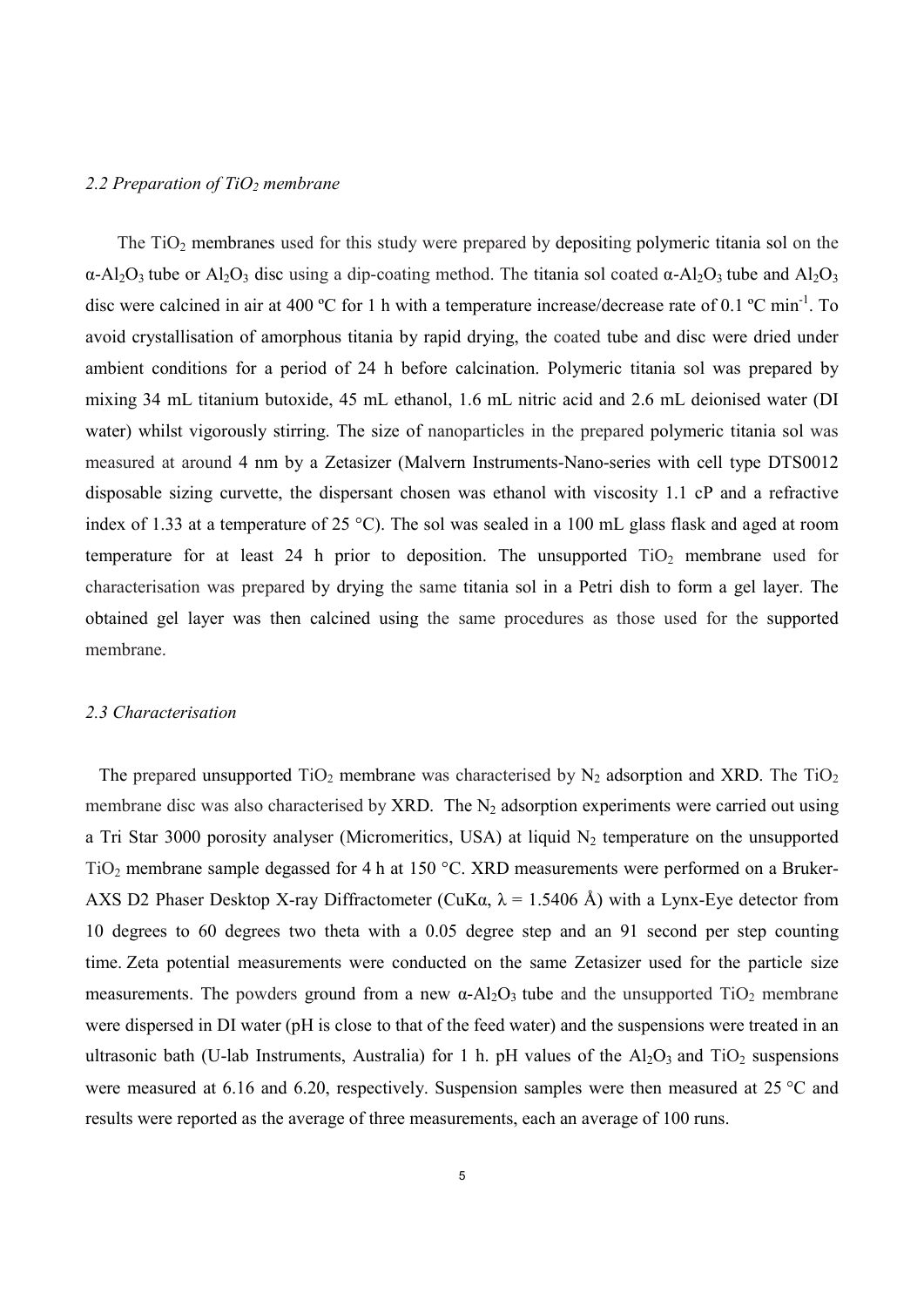# *2.4 Apparatus and procedures*

The bench ozonation-membrane filtration system with a tubular membrane (Al<sub>2</sub>O<sub>3</sub> or TiO<sub>2</sub>) used in this study is illustrated in Figure 1. For the filtration experiments, a peristaltic pump (Masterflex 77200-62, Cole-Parmer, USA) (number 2 in Fig. 1) was employed to circulate effluent from the feed vessel (number 1 in Fig. 1) through the membrane module (number 6 in Fig. 1) at a flow rate of 50 mL min-1. A magnetic stirrer at the bottom of the vessel was used to mix the water sample. The filtration direction occurred from the inside to outside of the membrane, and a cross flow velocity of  $0.01 \text{ m s}^{-1}$  was maintained through the experiments. A constant pressure of 50 kPa-g was also maintained through the experiments via the valve (number 5 in Fig. 1). The permeate flowed from the membrane into a beaker (number 7 in Fig. 1) beneath the membrane, and the amount of permeate was monitored by a balance (FX-3000iWP, A&D Mercury Pty. Ltd., Australia). The weight was recorded by a computer with A&D WinCT software. After 4 h filtration, the fouled ceramic tube was backwashed for 10 min. The backwashing was operated by closing the valve (number 5 in Fig. 1), immersing in DI water (number 8 in Fig. 1) and reversing the peristaltic pump to apply a vacuum to the inside of the membrane tube via the open end of the tube. Table 2 summarises the operating conditions used for permeate testing and backwashing.



Fig. 1. Schematic of the ozonation-membrane filtration system.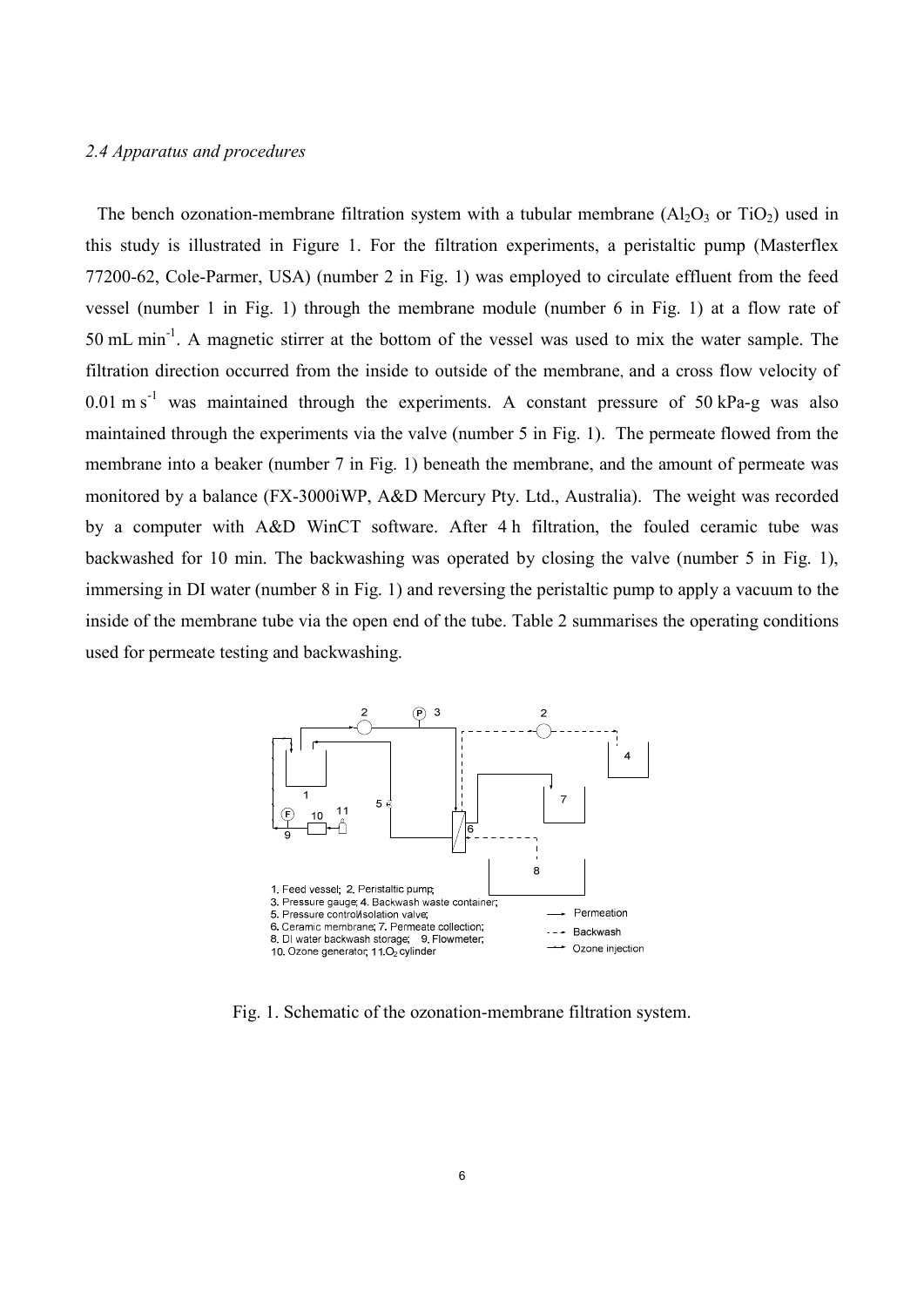# Table 2

| Initial volume of water sample     | 2L                                     |
|------------------------------------|----------------------------------------|
| Feed circulation flow rate         | $50$ mL min <sup>-1</sup>              |
| Transmembrane pressure             | $50$ kPa-g                             |
| Pressure for backwash              | $-100$ kPa-g                           |
| Ozone input flow rate under normal |                                        |
| temperature and pressure (NTP)     | $0.4 L (NTP) min^{-1}$                 |
| Ozone injection time               | 2–10 min $(8-40 \text{ mg } L^{-1})^a$ |
| Backwash time                      | $10 \text{ min}$                       |

Operating conditions used for permeate testing and backwashing

a Estimated applied ozone doses are in the parenthesis.

 Ozone was generated from pure oxygen by an ozone generator (SOZ-6G, A2Z Ozone Systems INC., USA) (number 10 in Fig. 1) with an ozone production capacity of 6 g  $h^{-1}$ . The production of ozone used for this study was set at 4.8 g h<sup>-1</sup> with an oxygen flow rate of 4 L (NTP) min<sup>-1</sup>. The ozone input flow rate for treatment of effluent samples was  $0.4$  L (NTP) min<sup>-1</sup>. During ozonation-filtration treatment, ozone was bubbled into the water sample in the feed vessel upon commencing filtration for a range of times (typically 2, 6 or 10 minutes), through a porous diffuser. Since not all ozone that is injected to the water is transferred into the liquid phase, "applied ozone dose" was used to describe the ozone dosage in this study. The applied ozone dose is the quantity of ozone added but not necessarily transferred to the water, and is calculated as follows [23]:

$$
D = O/V \tag{1}
$$

where

D = applied ozone dose (mg  $L^{-1}$ )  $O =$  quantity of ozone added (mg)  $V =$  volume of water  $(L)$ 

In the current work, quantity of ozone added (O) can be estimated as follows:

$$
O = ((P \times F_o)/F_g) \times T
$$
 (2)

where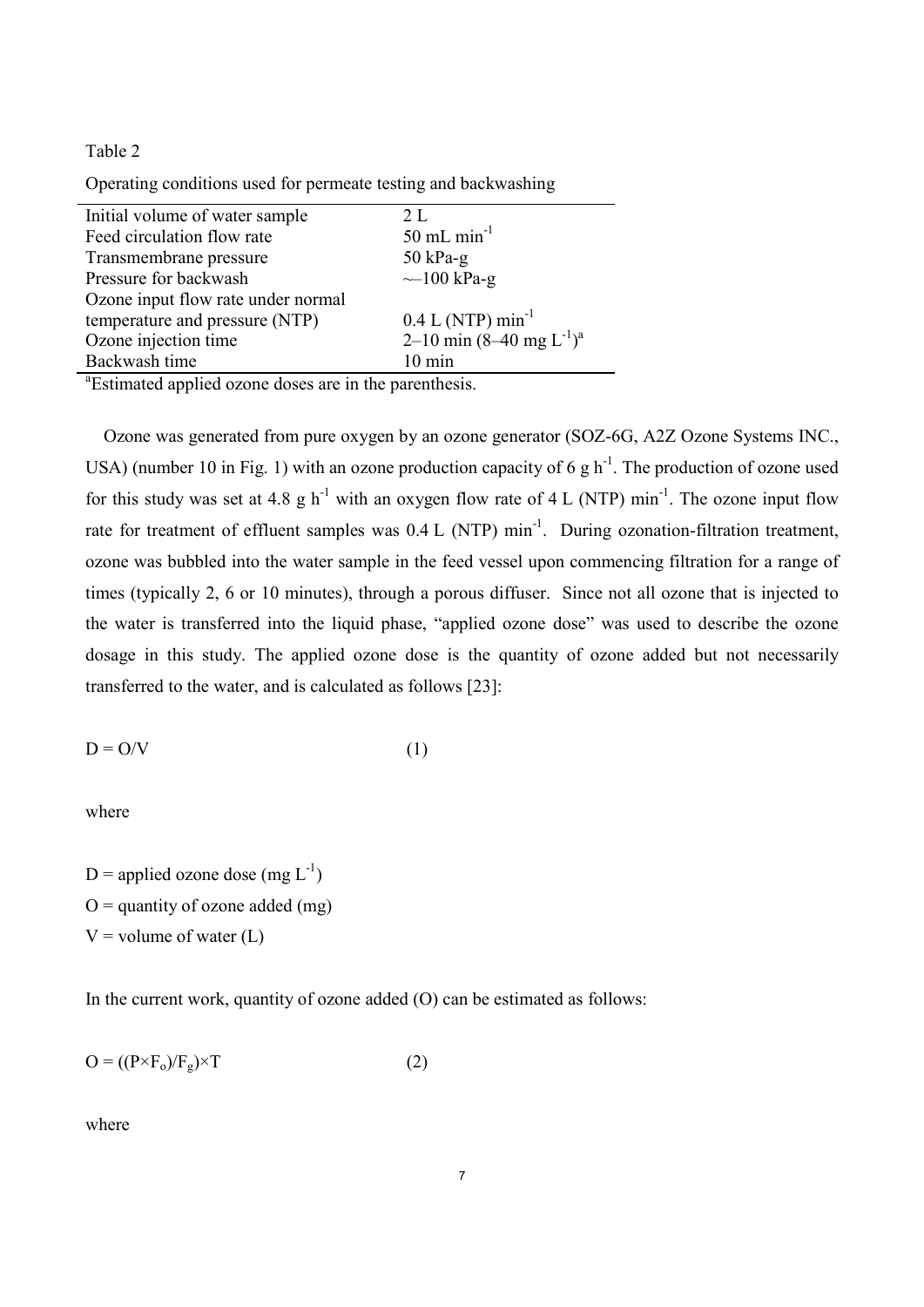P = production of ozone from the ozone generator =  $4.8 \text{ g h}^{-1}$  $F<sub>g</sub>$  = gas flow rate of the ozone generator = 4 L (NTP) min<sup>-1</sup>  $F<sub>o</sub>$  = ozone input flow rate = 0.4 L (NTP) min<sup>-1</sup>  $T =$  ozonation time (min)

The applied ozone doses used in this study were estimated according to equation (2), and the corresponding values for ozonation time of 2 min, 6 min and 10 min were approximately 8 mg  $L^{-1}$ , 24 mg  $L^{-1}$ , and 40 mg  $L^{-1}$ , respectively. All the experiments were carried out at room temperature. The permeate samples were collected for analysis.

#### *2.3 Water sample analysis*

 True colour and A254 were measured by a spectrophotometer (HACH DR5000, USA) using the standard methods provided by HACH. Platinum-Cobalt Standard Method (Method 8025, HACH) was used in the current work for true colour measurements and reported as true colour (Pt-Co units). The presence of organic constituents in the water sample is indicated by measuring the absorption of the sample at a wavelength of 254 nm against organic-free water as blank  $(A_{254}$ -UV absorbing, Method 10054, HACH). Results are reported in absorbance per centimeter (cm-1). The total organic carbon (TOC) was determined by a TOC-Vcsh TOC analyser (Shimadzu, Japan).

# **3. Results and discussion**

#### *3.1 Properties of TiO2 materials*

 The surface and bulk properties of titania, such as purity, surface area and porosity are critical to membrane performance. It is known that an anatase crystal phase of high purity, small crystallite size, high surface area and porosity and narrow pore size distribution is very important for its functions of separation and catalytic activity  $[14]$ . For example,  $TiO<sub>2</sub>$  with an active anatase structure generally exhibits higher photocatalytic activity than those with other types of structures such as rutile and brookite [24-26], and crystallite size ranging from 8 to 10 nm is known to be optimum for high catalytic activity [27]. The surface and bulk properties of the  $TiO<sub>2</sub>$  materials prepared in this study have therefore been investigated in detail using  $N_2$  adsorption and XRD.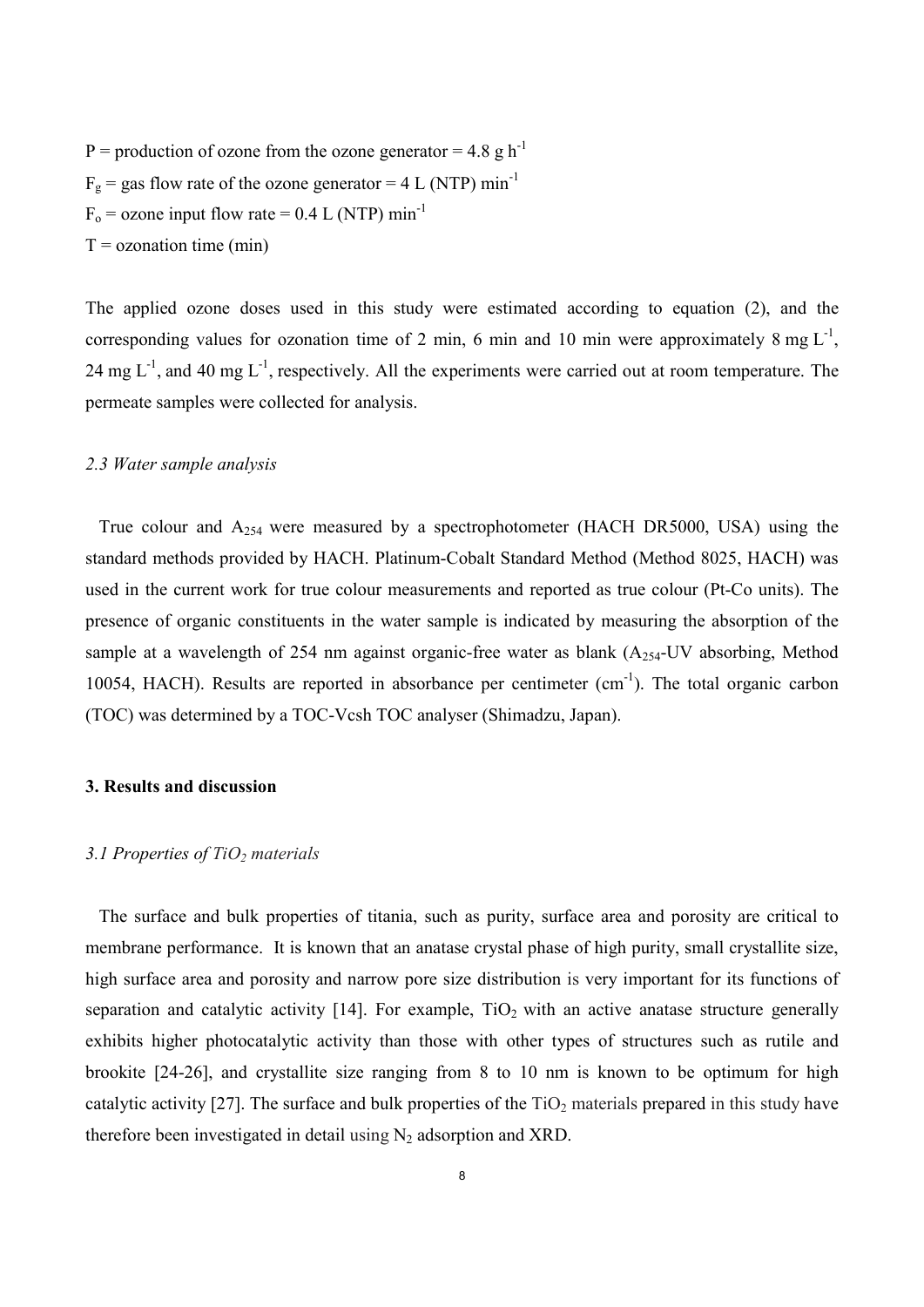# *3.1.1 N2 adsorption*

The  $N_2$  adsorption/desorption isotherms (Fig. 2a inset) for the unsupported  $TiO_2$  membrane appeared to be a typical type-IV, indicating that the sample is mesoporous in nature [28, 29]. A type H2 hysteresis loop that closes at a relative pressure,  $p/p<sup>0</sup>$ , of around 0.4 is associated with capillary condensation occurring in mesopores and indicated that this mesoporous material consisted of spherical particles with an "ink bottle"-type pore shape [29]. BET specific surface area and pore volume of the unsupported TiO<sub>2</sub> membrane sample were found to be around  $46.4 \text{ m}^2 \text{ g}^{-1}$  and  $0.057 \text{ cm}^3 \text{ g}^{-1}$ , respectively. It has been reported that the surface areas of  $TiO<sub>2</sub>$  samples synthesised by sol-gel methods are much higher than that of the ones prepared by the solvothermal method [30, 31]. In general, it is well known that  $TiO<sub>2</sub>$  particles with anatase phase prepared via the sol-gel process possess a surface area of about 60 m<sup>2</sup> g<sup>-1</sup> [32]. The surface area of Degussa P25, which is widely known as a commercial TiO<sub>2</sub> photocatalyst, was reported to be around 50–75 m<sup>2</sup> g<sup>-1</sup> [32-34]. The BET surface area measured in this study for the unsupported  $TiO<sub>2</sub>$  membrane is close to the range reported in literature.



Fig. 2. (a) Adsorption/desorption isotherms and (b) BJH pore size distribution of unsupported  $TiO<sub>2</sub>$ membrane.

 It is known that the particle size of the starting material has a great impact on the resulting pore size of filtration membranes [35]. Consequently, different preparation routes will result in significant differences in pore size of the filtration layers. In literature, unsupported membranes are commonly characterised by  $N_2$  adsorption to estimate the pore size of the supported membranes [35-37]; a method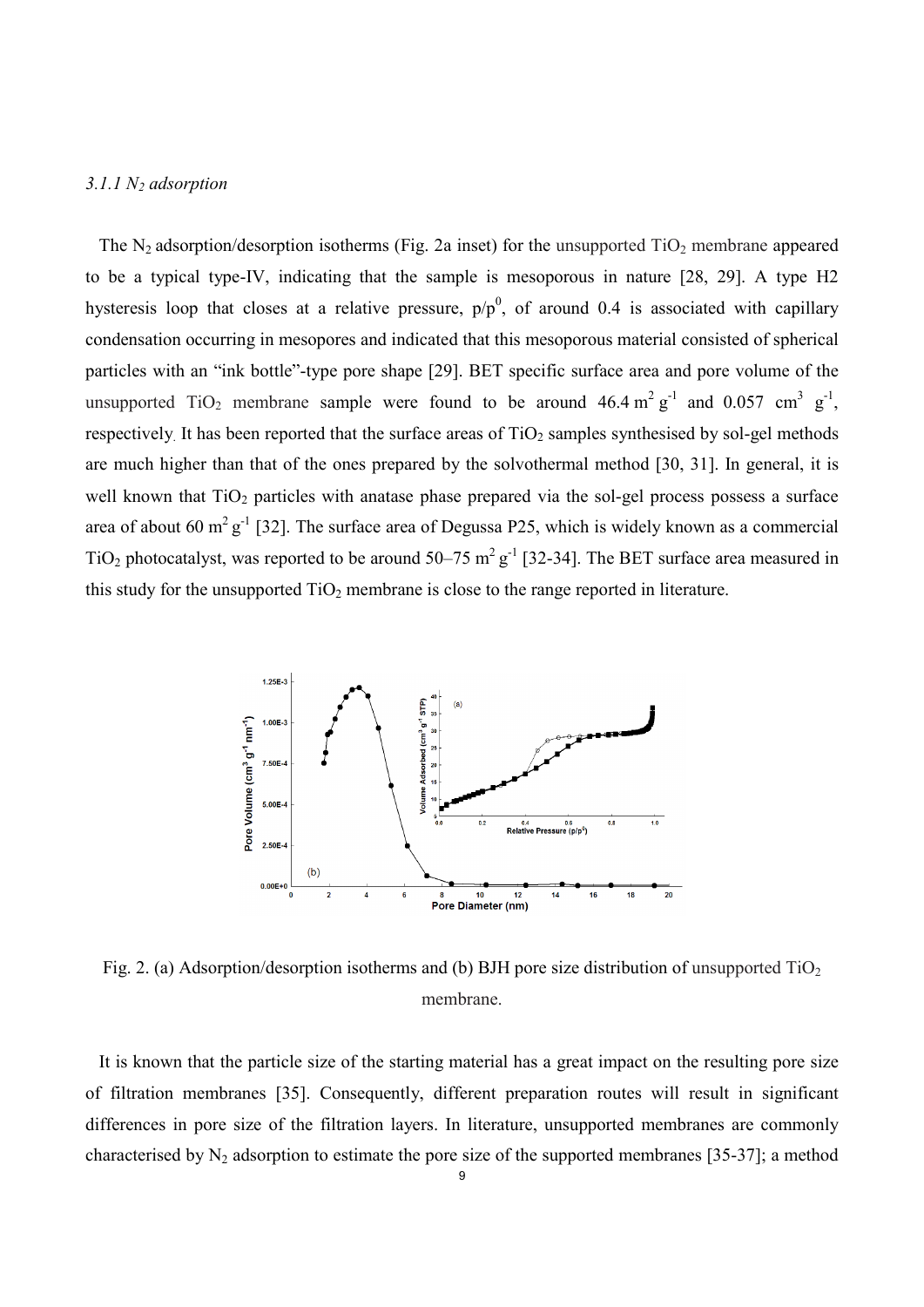also used in this study. Figure 2b shows the BJH pore size distribution curve of the unsupported  $TiO<sub>2</sub>$ membrane sample calculated from the adsorption curve. It was found that the unsupported  $TiO<sub>2</sub>$ membrane had a relatively narrow pore distribution, ranging from 2 to 8 nm with a maximum at around 4 nm. The average pore size of 4.28 nm, obtained from the adsorption curve, was similar to the desorption curve value of 3.86 nm , indicating a homogeneous pore structure [14].

# *3.1.2 XRD*

To determine the crystal structure of the tubular  $TiO<sub>2</sub>$  membrane, unsupported  $TiO<sub>2</sub>$  membrane and disc shape  $TiO<sub>2</sub>$  membrane samples prepared using the same procedures as those used for preparation of the tubular TiO<sub>2</sub> membrane, were analysed by XRD. The XRD pattern obtained for the disc shape  $TiO<sub>2</sub>$  membrane sample is shown in Figure 3. The XRD pattern of the unsupported  $TiO<sub>2</sub>$  membrane sample is also included in Figure 3 for comparison. The powder diffractograms revealed that the unsupported  $TiO<sub>2</sub>$  membrane sample used in the current work appeared to be anatase in nature (major peaks at around 25.2°, 37.8°, 47.9°, and 54.5° 2θ). While no reference samples were run to assist in a crystallite size determination, the somewhat broad nature of the peak was suggestive of a small crystallite size. The diffractogram for the disc sample showed predominantly  $\alpha$ -Al<sub>2</sub>O<sub>3</sub> peaks (major peaks at around 25.6°, 35.1°, 37.8°, 43.4°, 52.6°, and 57.5° 2θ). There was however evidence of a broad peak at 25.2° (2θ) seen as a shoulder to the peak at 25.6° (2θ), the position of the strongest anatase peak. There was also a possibility of an overlay between  $\alpha$ -Al<sub>2</sub>O<sub>3</sub> and TiO<sub>2</sub> peaks at a 2θ of 37.8°. Choi and co-workers [38] have reported that at least seven coatings (~0.7 µm) were needed for the anatase crystal peak (101) to be clearly identified by XRD. The coating method (four coatings) used here should provide only a very thin coverage of titania that would not be easily detected with XRD due to the small amount of  $TiO<sub>2</sub>$  material on the substrate. However, the appearance of the broad peak at 25.2° (2θ) seemed to confirm the presence of a very thin film of the crystalline anatase on the α- $Al_2O_3$  surface.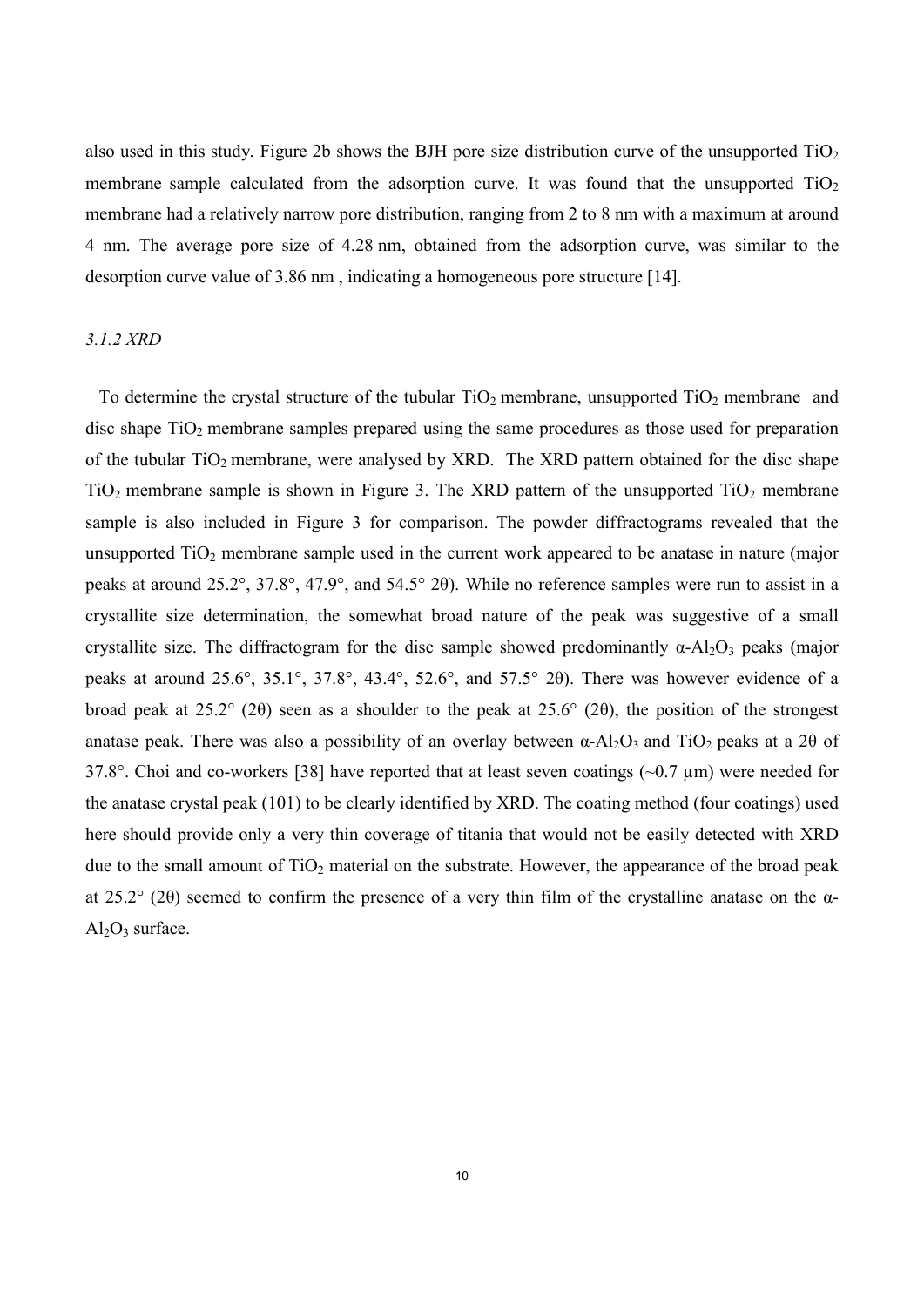

Fig. 3. XRD patterns of  $TiO<sub>2</sub>$  coated Al<sub>2</sub>O<sub>3</sub> disc and unsupported  $TiO<sub>2</sub>$  membrane samples.

 Successful use of ceramic membranes in practical applications strongly depends on the preparation of good quality membranes with the desired pore size and pore structure. The sol-gel process is one of the techniques most commonly used to produce high quality and tailor-made ceramic membranes. Particle size is one of the most important aspects of sol-gels [39]. The pore size of membranes is dictated by the size of the particles in the sol used for membrane fabrication [40]. To obtain a titania membrane with optimum properties, the titania sol should have narrow particle size distribution [41]. In the current work, a titania sol with small nanometer-sized particles (measured at 4 nm by a Zetasizer) was synthesised through a controlled hydrolysis reaction. The results obtained from  $N_2$  adsorption and XRD confirmed that the prepared polymeric titania sol has good potential for its application in fabricating  $TiO<sub>2</sub>$  membranes.

# *3.2 Membrane filtration water treatment*

 The filtration experiments were carried out under permeate testing and backwashing conditions as listed in Table 2. Fresh feed water was used for each permeate test. A cross flow velocity of 0.01 m  $s^{-1}$ was maintained through the experiments which was practically very slow compared to those  $(0.1 7 \text{ m s}^{-1}$ ) reported in literature for a variety of applications [42-44]. It is well known that using a higher cross flow velocity can reduce membrane fouling, thus maintaining a higher flux, but the influence of cross flow velocity varies with membrane types and the filtration unit used [42, 44]. A low cross flow velocity was used in this study to achieve maximum membrane fouling so as to explore the effects of DI water backwash and ozonation on permeate flux. Prior to the filtration experiments on wastewater,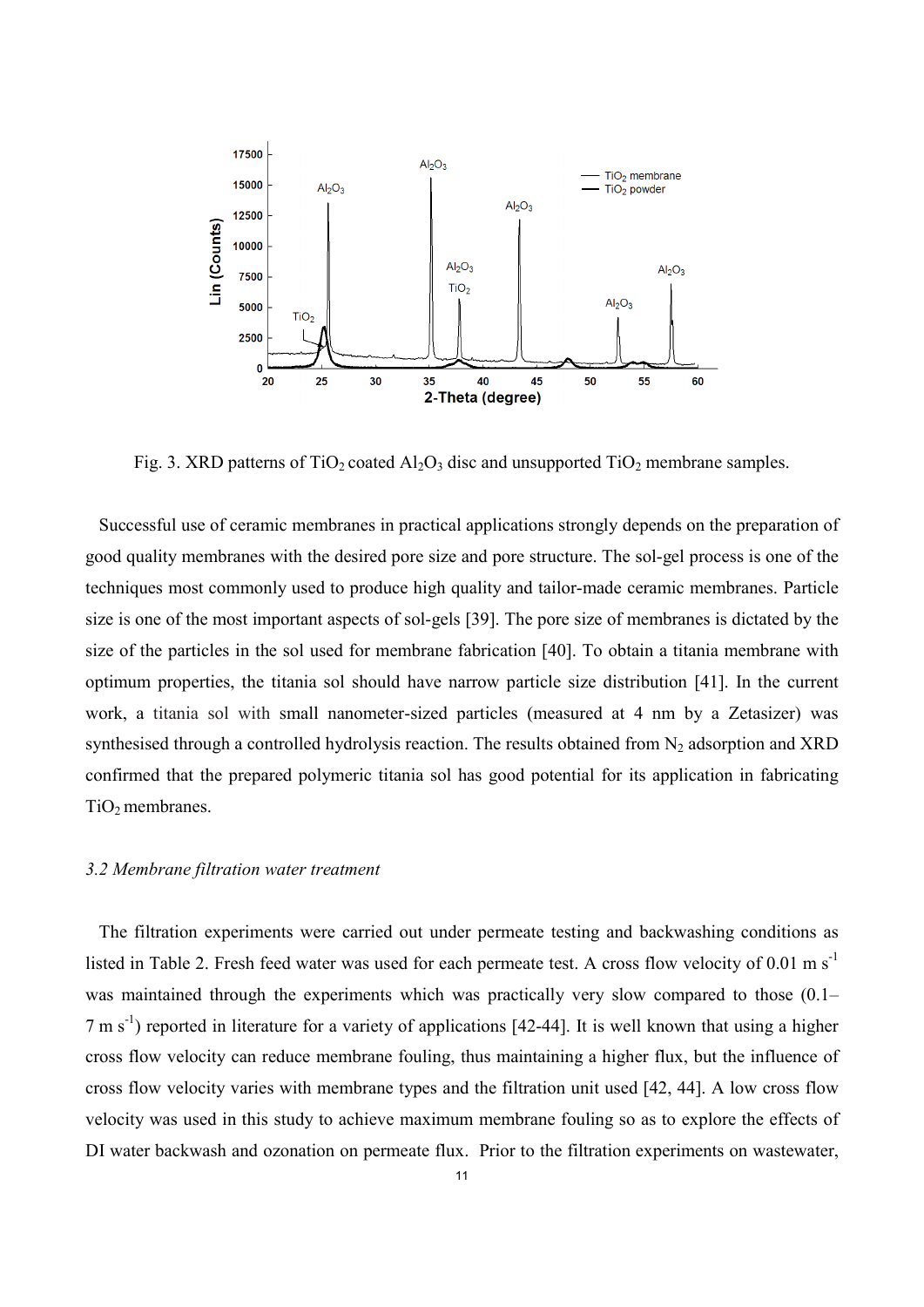the membranes were tested using DI water and the permeate flux of DI water for Al<sub>2</sub>O<sub>3</sub> (79 L m<sup>-2</sup> h<sup>-1</sup>) and TiO<sub>2</sub> (90 L m<sup>-2</sup> h<sup>-1</sup>) obtained from the testing was used as a benchmark for non-fouling filtration. The results showed that the TiO<sub>2</sub> membrane had a slightly higher pure water flux than the  $Al_2O_3$ membrane. There is no clear explanation for this at this stage as intuitively the coated membrane having a smaller pore size should have a lower flux. However, this indicated that both membranes could treat a similar amount of water in the same time, which allowed for better comparability of the results obtained from the filtration experiments. Flux of pure water for both  $Al_2O_3$  and  $TiO_2$ membranes was relatively constant for 2 hours, but upon the introduction of wastewater it was found that there was a decrease in the permeate flux during filtration for both  $A<sub>12</sub>O<sub>3</sub>$  and TiO<sub>2</sub> membranes (Fig. 4). This indicated that significant membrane fouling occurred during filtration. Both membranes showed a sharp decrease to 70% of initial flux within 20 min of filtration. The permeate flux for  $Al_2O_3$ membrane decreased continuously to about 38% of its initial value within 4 h of operation, while the flux for  $TiO<sub>2</sub>$  membrane decreased gradually to around 53% of its initial value over the same testing time (0–4 h in Fig. 4), suggesting that the  $TiO<sub>2</sub>$  membrane had better anti-fouling ability than the Al<sub>2</sub>O<sub>3</sub> membrane under normal filtration.



Fig. 4. Permeate flux recovery with DI water backwash (Operating conditions provided in Table 2).

 It is understood that many factors affect membrane fouling. The main parameters studied include membrane structure parameters (surface roughness, porosity, size and shape of pores and pore size distribution) and membrane/effluent coupling parameters (membrane material, hydrophobicity and surface charge, etc.) [45]. Differences in fouling behaviour between  $Al_2O_3$  and  $TiO_2$  membranes observed in this study may be largely attributed to their different pore size, surface roughness, surface chemistry and microstructure.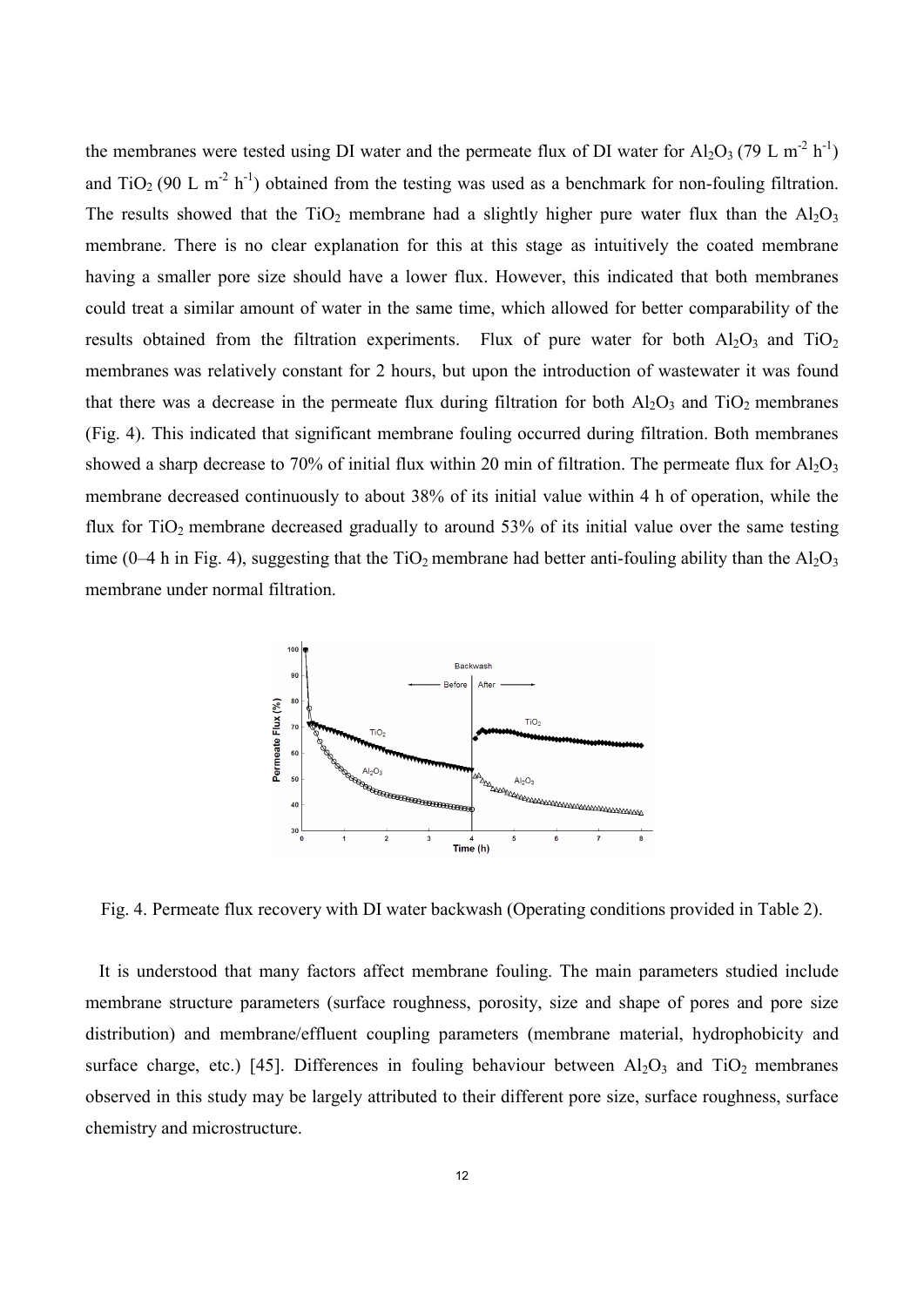Larger pore-sized and smaller pore-sized membranes are suggested to have different fouling mechanisms [46]. Larger pore-sized membranes have higher fouling potential [46-48] and are more difficult to clean after fouling than smaller pore-sized ones [47]. The pore size of the prepared unsupported TiO<sub>2</sub> membrane (~0.004 µm) was much smaller than that of the  $Al_2O_3$  membrane  $(-0.58 \text{ µm})$ . The supported membrane could have an even smaller effective pore size due to the capillary forces from the ceramic tube acting on the sol during drying [49]. The polymeric sol-gel route used in this study has demonstrated the ability to produce filtration layers with less than 2 nm pores which have a molecular cut-off < 1,000 Dalton [35]. The water sample use for this study was secondary effluent from one of Melbourne's WWTPs, which contains not only the organic compounds with a molecular weight range of 400–10,000 Daltons as mentioned previously, but also visible particulate contamination. These particulates and the organic compounds with relatively large molecular weights caused the significant fouling on both  $A_2O_3$  and  $TiO_2$  membranes, thus resulting in a reduction in permeate flux. For the filtration process with the  $TiO<sub>2</sub>$  membrane, it is most likely that these particulates and organic compounds predominantly deposit on the membrane surface due to the small pore size of the membrane and the relative ease of removal during cross-flow operation. Some particulates did however accumulate, forming a fouling layer on the membrane surface (i.e. cake filtration), and caused a gradually decrease in permeate flux during the filtration process. During filtration with the  $Al_2O_3$  membrane, the particulates and large organic compounds present in the effluent sample not only accumulated on the membrane surface, but also have the potential to enter larger membrane pores  $(-0.58 \mu m)$  (i.e. pore constriction) and could not be easily removed by the cross-flow operation, thus resulting in a more significant reduction in permeate flux compared to that with the  $TiO<sub>2</sub>$  membrane (~0.004 µm on the dry material) over the same operation time.

The relatively smooth surface of the  $TiO<sub>2</sub>$  membrane is also likely to have improved its foulingresistant ability. The influence of surface roughness on membrane fouling has been studied, and it is well understood that membranes with smoother surfaces have higher anti-fouling ability [46, 50-52]. Vrijenhoek and co-workers [50] found that more particles were deposited on the membranes with rough surfaces than on those having smooth surfaces at the initial stages of fouling. The preferential accumulation of particles in the "valleys" of rough membranes resulted in "valley clogging", which caused a more significant decline in flux than smooth membranes. They also considered that surface roughness was the most effective parameter on the anti-fouling ability of membranes independent of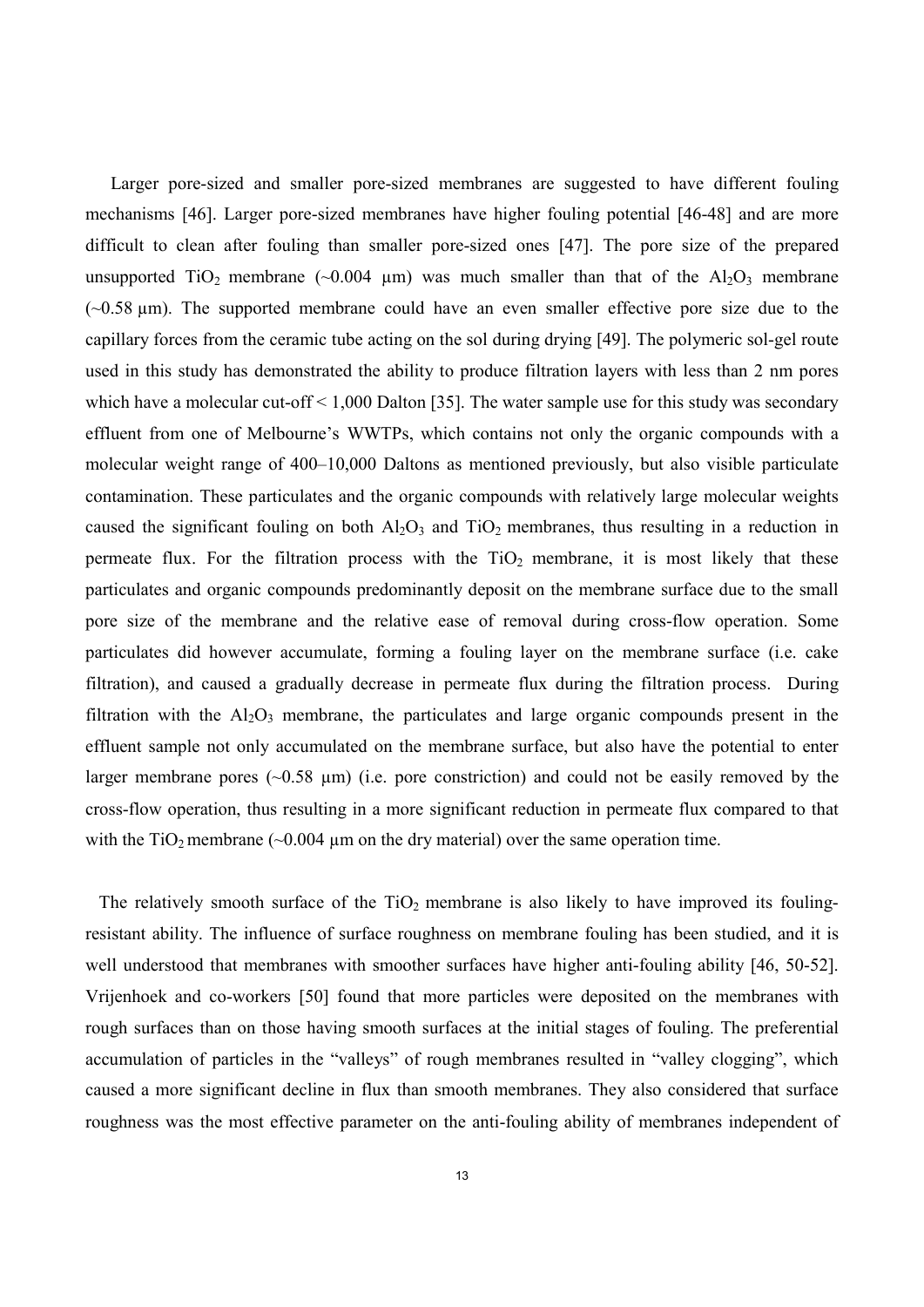operating conditions. It is known that coating with  $TiO<sub>2</sub>$  could significantly reduce the surface roughness of the membrane [53, 54], thus improving membrane anti-fouling capability.

 Apart from pore size and surface roughness of the membrane, other parameters such as surface charge and hydrophilicity of the materials would also affect the fouling tendency of the membranes. Hydrophilic membranes are known to be more fouling tolerant due to the presence of electrostatically charged surface groups. Surface charge properties of the membranes have also attracted great attention as electrostatic interactions during filtration of charged particles are very important for understanding the separation properties of membranes [35]. The zeta potential of the membranes showed that the surface of the Al<sub>2</sub>O<sub>3</sub> membrane (zeta potential  $+6.4$  mV at pH = 6.16) was positively charged and would attract negatively charged groups associated with the organics. However, the surface of the  $TiO<sub>2</sub>$ membrane was negatively charged (zeta potential  $-31.3$  mV at pH = 6.20), which could attract positively charged groups associated with the organics. Work by Jucker and Clark has suggested that most NOM is negatively charged [55] and negatively-charged surface tend to result in lesser adsorption of these compounds. If this were the case then in this work the negative surface charge of  $TiO<sub>2</sub>$  would lead to a surface that is less likely to foul than the positively charged  $Al_2O_3$ . This was ultimately seen during the experiment.

 After the filtration experiments, the fouled ceramic membranes were backwashed with DI water for 10 min, followed by another 4 h filtration of fresh effluent sample (4–8 h in Fig. 4). It was found that the permeate flux for the  $Al_2O_3$  membrane recovered to approximately 50% of its initial flux value after DI water backwash, and decreased to a similar value to that before backwashing after 4 h operation on fresh effluent sample. The  $TiO<sub>2</sub>$  membrane recovered its permeate flux to around 70% of the initial flux value after 10 min DI water backwash, and only showed a small decrease (around 7%) over another 4 h filtration of fresh effluent sample (4–8 h in Fig. 4). The results obtained indicate that backwashing the fouled ceramic membranes with DI water resulted in some improvement to performance of the membranes. Both membranes achieved a similar recovery (around 30%-points gained) in permeate flux from DI water backwash.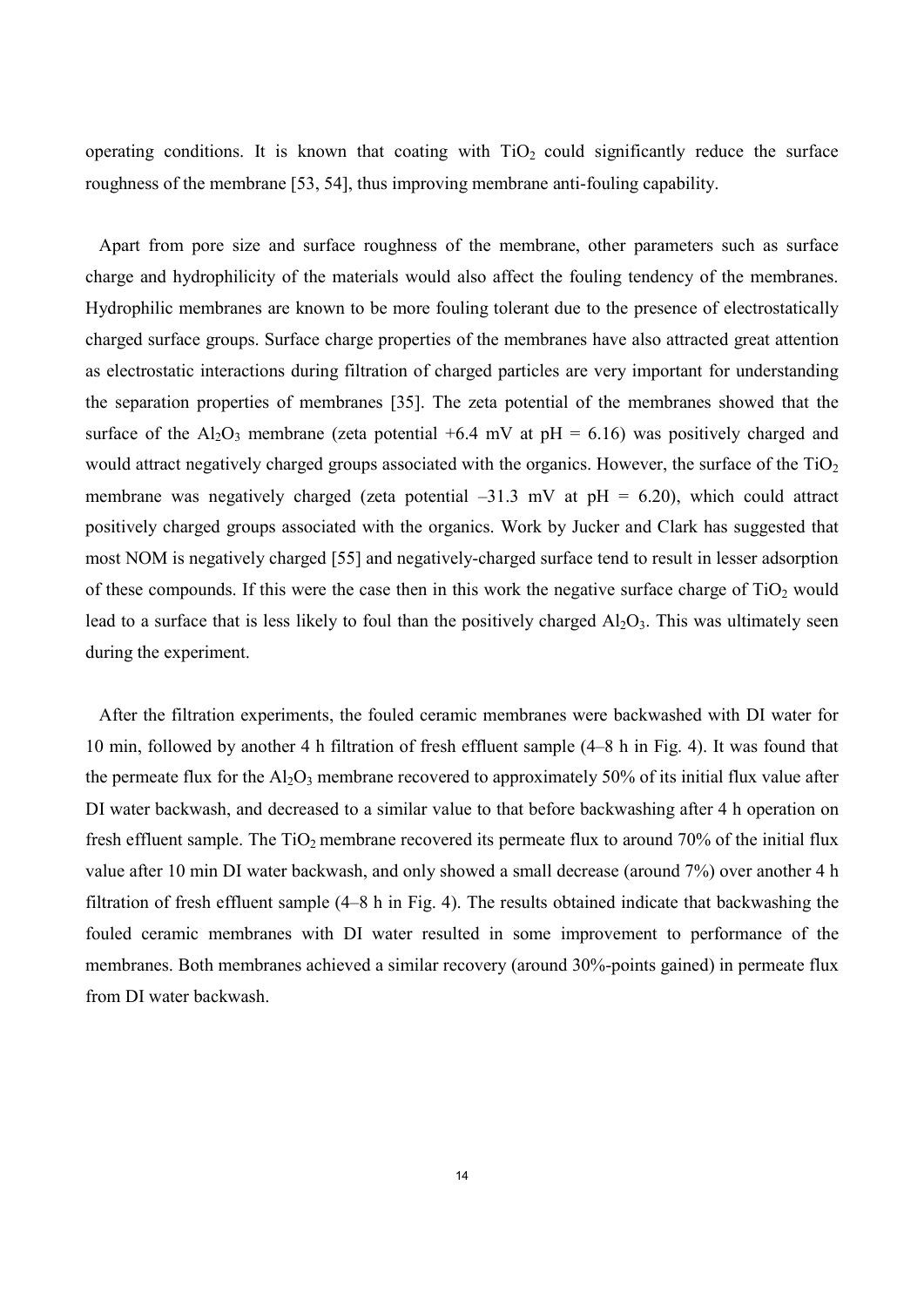#### *3.3 Combined membrane filtration and ozonation water treatment*

#### *3.3.1 Effect of ozone injection on permeate flux*

 Permeate testing with ozonation was conducted under the same conditions as those used above (Table 2). To explore the effects of residual ozone, a "single dose" was used in this work to apply ozone into the system at the beginning of the filtration instead of continuous ozonation during the whole period of filtration. At the beginning of the filtration, ozone was injected into the feed for 2 min at an input gas flow rate of  $0.4$  L (NTP) min<sup>-1</sup>. The corresponding applied dose at the end of the ozone period was estimated to be approximately 8 mg  $L^{-1}$  which is within the range applied in ozonation pilot plants for disinfection of secondary and tertiary domestic effluents [56]. As mentioned previously in Section 2.4, the applied ozone is not necessarily fully transferred into the liquid phase. It is also well known that the solubility of ozone depends on the water temperature and the ozone concentration in the gas phase. The dissolved ozone concentration in DI water was measured at an applied dose of  $8 \text{ mg } L^{-1}$  by a HACH DR5000 spectrophotometer (Method 8025, HACH, USA), and the value was around 1.2 mg  $L^{-1}$ . This result was indicative only as the dissolved ozone concentration in DI water would change during sampling and analysis due to the short half-life time (the order of 500 s) of ozone [57, 58]. After each experiment, the ceramic membranes were cleaned with NaOH and  $HNO<sub>3</sub>$  solutions following the procedures used by Karnik et al. [12] prior to starting the experiment again. After cleaning, the permeate flux of DI water for each membrane was measured to ensure that the initial flux was the same in all experiments. During filtration, the feed was slowly concentrated and the remaining volume of the feed after 2 h filtration ranging from around 85% to 92% of the original volume depending on the process.

The trends in the permeate flux for  $A<sub>2</sub>O<sub>3</sub>$  and TiO<sub>2</sub> membranes under ozone injection conditions are shown in Figure 5. The permeate fluxes obtained without ozone injection for both membranes (Fig. 4 data) were overlayed in Figure 5 for comparison. As discussed above, it can be seen that as a result of fouling the permeate flux decreased significantly within 20 min of operation without ozone injection for both  $Al_2O_3$  and  $TiO_2$  (both decreased to 70% of initial flux) membranes. When ozone was applied however, the permeate flux for both ceramic membranes remained at a higher level during filtration, dropping to only 70% and 66% of the initial flux after 2 hours for the  $A<sub>1</sub>O<sub>3</sub>$  and TiO<sub>2</sub> membranes respectively. These results demonstrated that ozone injection at the beginning of filtration can substantially reduce the initial fouling, thus maintaining the permeate flux at a higher level. This is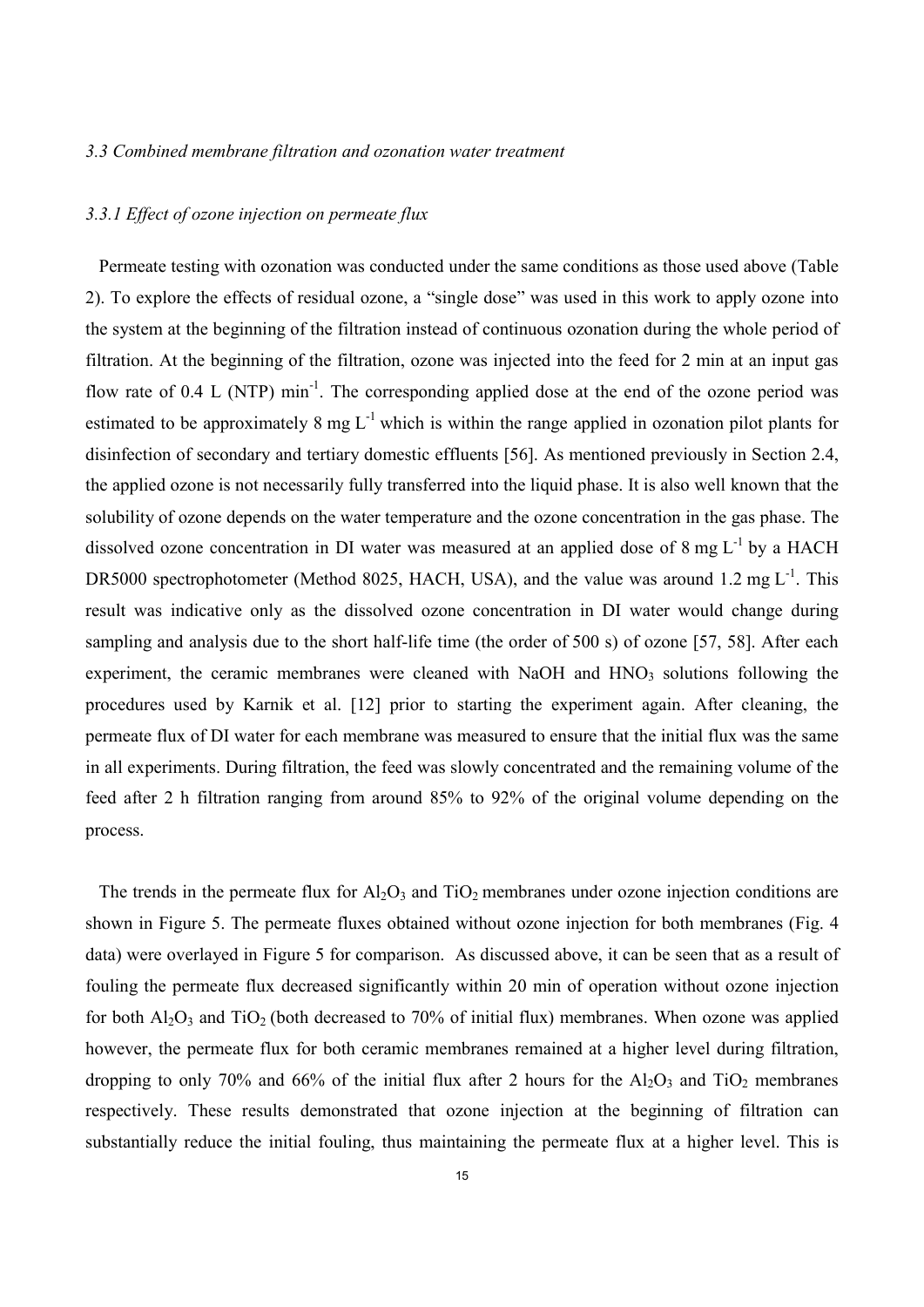mainly attributed to the oxidative degradation of organic pollutants in the water sample by direct attack of ozone [59] and/or OH' or other radicals produced from the decomposition of ozone [12]. It is also known that the metal oxides commonly used for preparation of ceramic membranes such as alumina, titania and zirconia, have the ability to promote ozone decomposition and the formation of OH' radicals [60, 61]. Also, ozonation has been shown to result in microflocculation of particles that can assist with filtration and sedimentation [62]. Large particulates would also reduce the occurrence of particles in the pores and increase their occurrence on the surface. This would lead to easier removal during cross-flow operation. Both membranes achieved a similar level of permeate flux under ozonation conditions. However, it was found that the addition of ozone was more beneficial for the  $Al_2O_3$  membrane than the  $TiO<sub>2</sub>$  membrane to improve the permeate flux when compared to membrane filtration only. With the assistance of ozonation, the  $A<sub>1</sub>O<sub>3</sub>$  membrane achieved a 25–30%-point difference toward higher flux than that of membrane filtration only over 2 h filtration. The permeate flux of the  $TiO<sub>2</sub>$  membrane exhibited a 15–30%-point difference toward improved flux in the first 1 h in the presence of ozone, but only remained slightly higher than that of filtration only for the rest of the operation. From this it is likely that from the perspective of flux, that ozonation has a greater benefit to  $A_2O_3$  membrane performance, but it is important to keep in mind that the  $TiO<sub>2</sub>$  layer was inherently more tolerant to fouling due to surface charge and smoothness when exposed to this water and can be cleaned simply by backwash. Further investigation from here is therefore focused on the effect of ozone dose and the quality of the water in the permeate.



Fig. 5. Membrane permeate flux as a function of time and filtration processing conditions. Estimated applied ozone dose =  $8 \text{ mg } L^{-1}$ .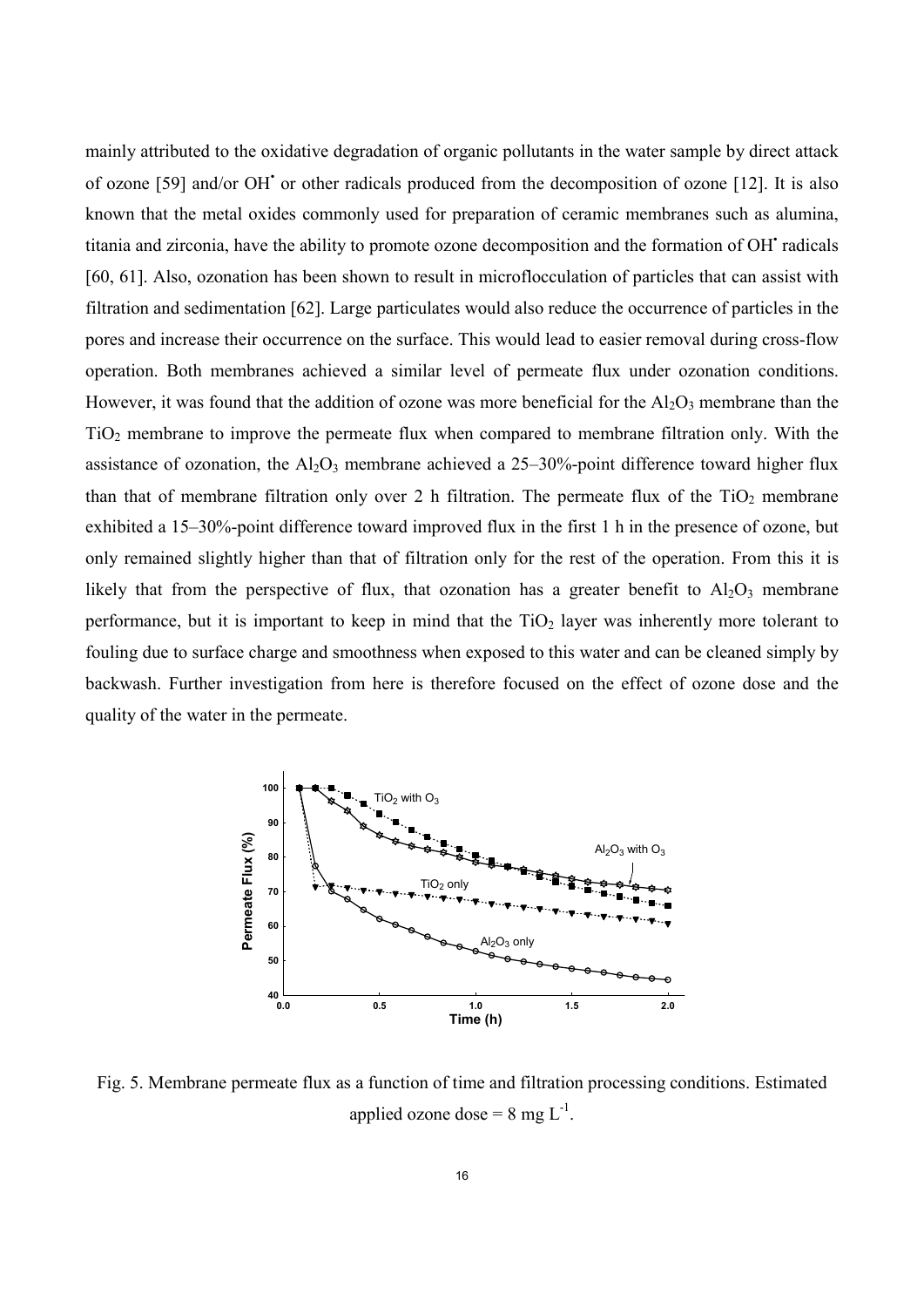It was found that for the  $A<sub>12</sub>O<sub>3</sub>$  membrane, the permeate flux over 2 h filtration was higher when the applied ozone dose was increased (Fig. 6a). However, the  $TiO<sub>2</sub>$  membrane presented similar trends in permeate flux (Fig. 6b) at different applied ozone doses at the beginning of testing. There were no differences in the permeate flux between the estimated applied ozone doses of 8 mg  $L^{-1}$  and 24 mg  $L^{-1}$ . Only a slight increase in flux was observed when increasing the estimated applied ozone doses to 40 mg  $L^{-1}$ .



Fig. 6. Effect of ozonation on permeate flux of  $Al_2O_3$  (a) and  $TiO_2$  (b) membranes.

 These results indicated that ozonation was more helpful for the improvement in the permeate flux of  $Al_2O_3$  membrane. As discussed in Section 3.2, significant fouling occurred on the membrane during filtration without ozone mainly due to the deposition of the particulates and large organic compounds on the membrane surface as well as the pores of the membrane. Ozonation not only cleaned the  $A_1O_3$ membrane surface, but also reduced the accumulation of the particulates and large organic compounds in the pores of the membrane, thus greatly increasing the permeate flux. Increasing the applied ozone dose resulted in the formation of more OH' or other radicals, which enhanced its efficiency in removal of organic foulants, and therefore significantly reduced membrane fouling. The  $TiO<sub>2</sub>$  membrane, however, had less accumulation of the particulates and large organic compounds on its surface. Only a small dose of ozone was needed to clean the membrane surface and increase the permeate flux. Increases of applied ozone dose, therefore, did not necessarily have a higher impact on the degree of the improvement in the permeate flux. Although the testing demonstrated a unique opportunity for ozone coupled filtration, testing the membranes with continuous ozone dosing and on-line monitoring is needed. This is the subject of our continued work in this area.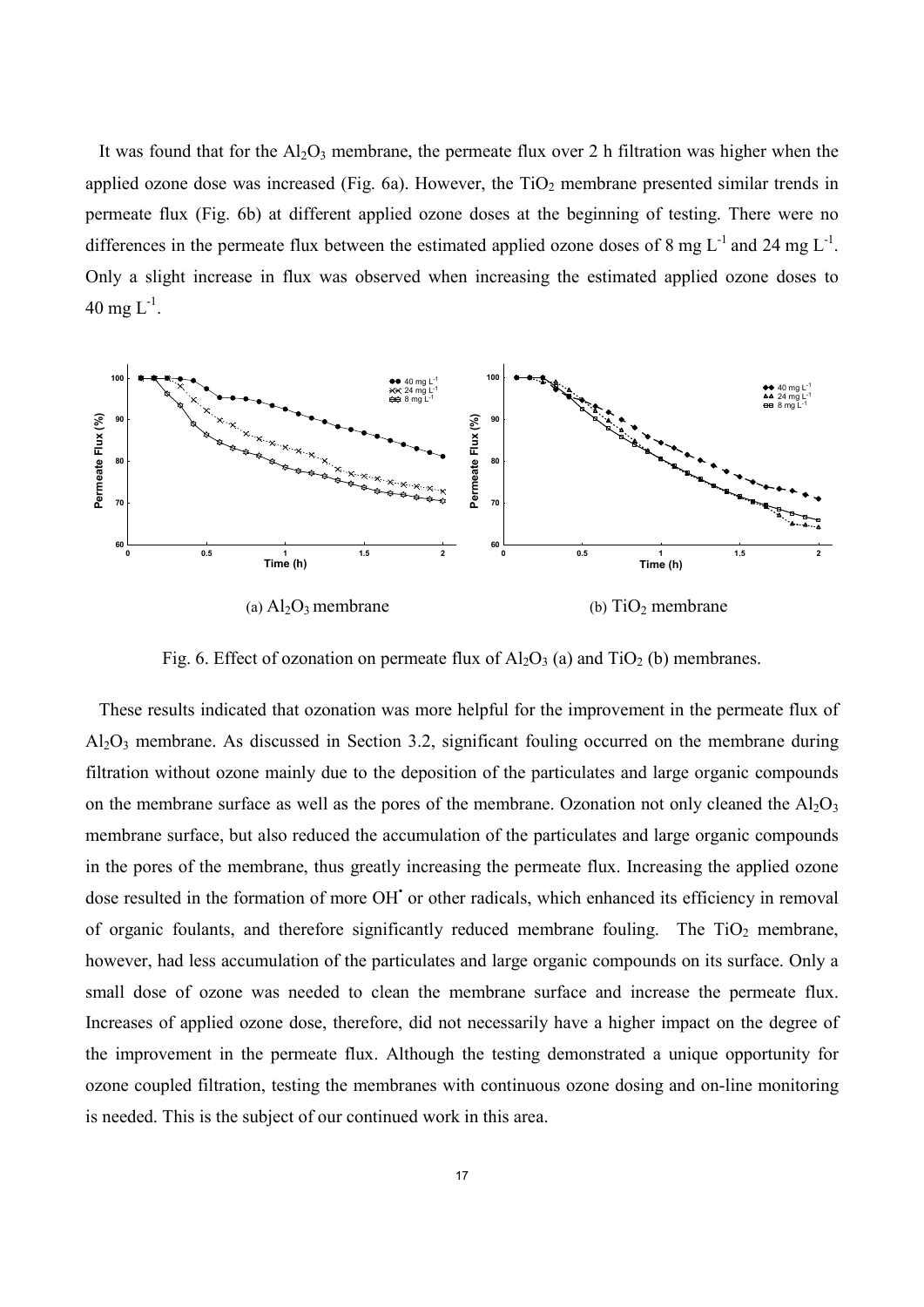### *3.3.2 Effect of ozone injection on colour, A254 and TOC removal*

In this study, the permeate was characterised by key water quality parameters including colour,  $A_{254}$ and TOC to assess the efficiency of the process. The influence of ozone injection on the efficiency of membrane filtration for colour, A254 and TOC removal was also studied. Colour is a useful index of dissolved humic substances in water, and is sometimes a concern because of aesthetic impacts on public acceptance of water recycling. The specific ultraviolet light absorption is a parameter indicating the quantity of unsaturated bonds contained in organic matter, the higher the quantity of unsaturated bonds, the higher the  $A_{254}$  absorbance [63].

 The reductions of colour, A254 and TOC for the permeate samples obtained from different processes are compared in Figure 7. Ozonation conditions were the same as those used above for the permeate flux tests. Water samples used for analysis were withdrawn from the permeate collection tank after 2 h filtration (average permeate sample). As shown in Figure 7a, ozonation alone had a positive effect on colour removal. Around 39% of colour was removed from the feed water sample after 2 min of ozonation (estimated applied ozone dose of 8 mg  $L^{-1}$ ). It should be noted that the effect of ozone on colour is highly dependent in the water source and the source of the colour in the water and this would be expected to vary from site to site. For example, in ozonation for drinking water treatment, an ozone dose of 4 to 5 mg  $L^{-1}$  can be used which reduces colour from 32–57 colour units to 1–4 colour units [23]. It was reported that ozonation removed more than 50% colour from the secondary effluent under UV radiation [19]. The combined membrane filtration with ozonation processes achieved much higher colour removal compared to the filtration treatments without ozone injection. For the  $Al_2O_3$  membrane filtration without ozone injection, the colour removal was the lowest, with only about 10% colour removal after 2 h filtration. However, for the permeate test using the  $Al_2O_3$  membrane with an assistance of 2 min ozonation (estimated applied ozone dose of 8 mg  $L^{-1}$ ), approximately 68% of colour was removed after 2 h operation. Similar to the  $Al_2O_3$  membrane, the TiO<sub>2</sub> membrane filtration in combination with ozonation achieved a very high level (around 88%) of colour reduction. These results indicated that filtration through a ceramic membrane with the assistance of ozonation has a potential for application in colour removal from treated effluent for water reuse.

 Similar to the results of colour removal (Fig. 7a), A254 absorbance reduced significantly (nearly 22% reduction) within 2 min ozone injection (estimated applied ozone dose of 8 mg  $L^{-1}$ ) (Fig. 7b). The value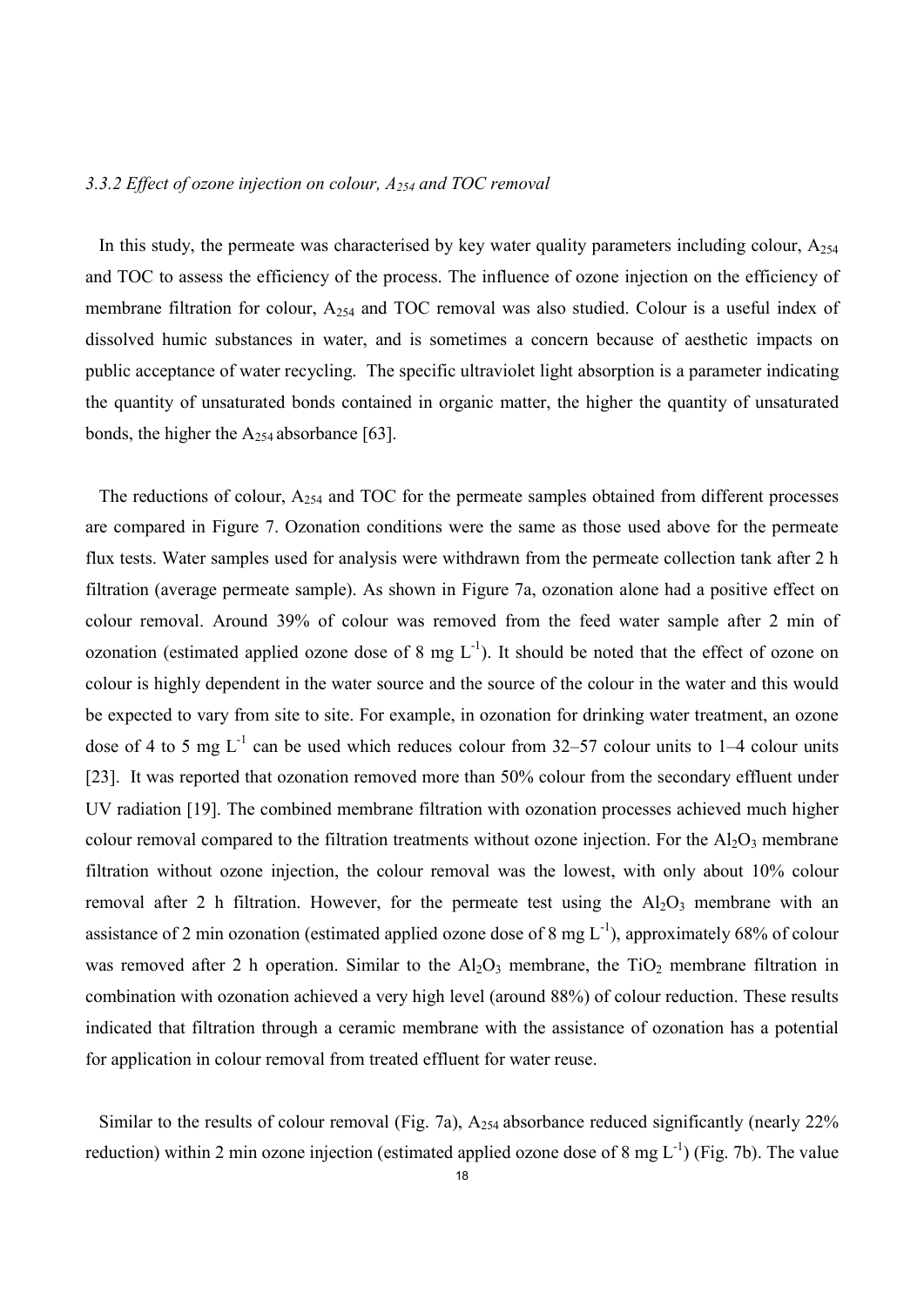of  $A_{254}$  reduction for the combined 2 min ozonation and 2 h filtration was twice that of the TiO<sub>2</sub> membrane and 4-fold higher for the  $A_1O_3$  membrane compared to filtration alone. Significant reductions of both colour (Fig. 7a) and  $A_{254}$  absorbance (Fig. 7b) values within 2 h filtration with the assistance of ozonation indicated the progress in reduction of TOC during the operation. A decrease in TOC is indicative of organic matter mineralisation. This progress was determined at the end of the filtration period and results are shown in Figure 7c.



Fig. 7. Variation of colour (a),  $A_{254}$  (b) and TOC (c) removal with different processes. Filtration time = 2 h. Estimated applied ozone dose =  $8 \text{ mg } L^{-1}$ .

 As seen from Figure 7c, ozonation greatly enhanced the membrane filtration in the reduction of TOC. The combined  $A_1_2O_3$  membrane filtration and ozonation reduced TOC by almost twice that for filtration only, with around 21% of TOC being removed after 2 h treatment. It was also found that TOC removal obtained for the combined  $A_1O_3$  membrane filtration and ozonation process was 2.5 times higher than that for the operation with ozonation only. When ozone was applied to the filtration with the TiO<sub>2</sub> membrane for 2 min (estimated applied ozone dose of 8 mg  $L^{-1}$ ), a reduction of around 43% in TOC was achieved at the end of 2 h operation, which was almost 1.5 times higher than that of filtration only and 5-fold more than ozonation alone.

The results presented in Figure 7 also showed that without ozone, filtration through the  $A_1O_3$ membrane showed only a 10% reduction in colour, A<sub>254</sub> and TOC after 2 h. Meanwhile the permeate from the TiO<sub>2</sub> membrane achieved much higher reductions in colour (~55%), A<sub>254</sub> (~35%) and TOC (~30%). This is mainly attributed to the small size of pores of the TiO<sub>2</sub> membrane compared to  $Al_2O_3$ (0.004 µm vs. 0.58 µm respectively on the dry material), which only allowed the small organic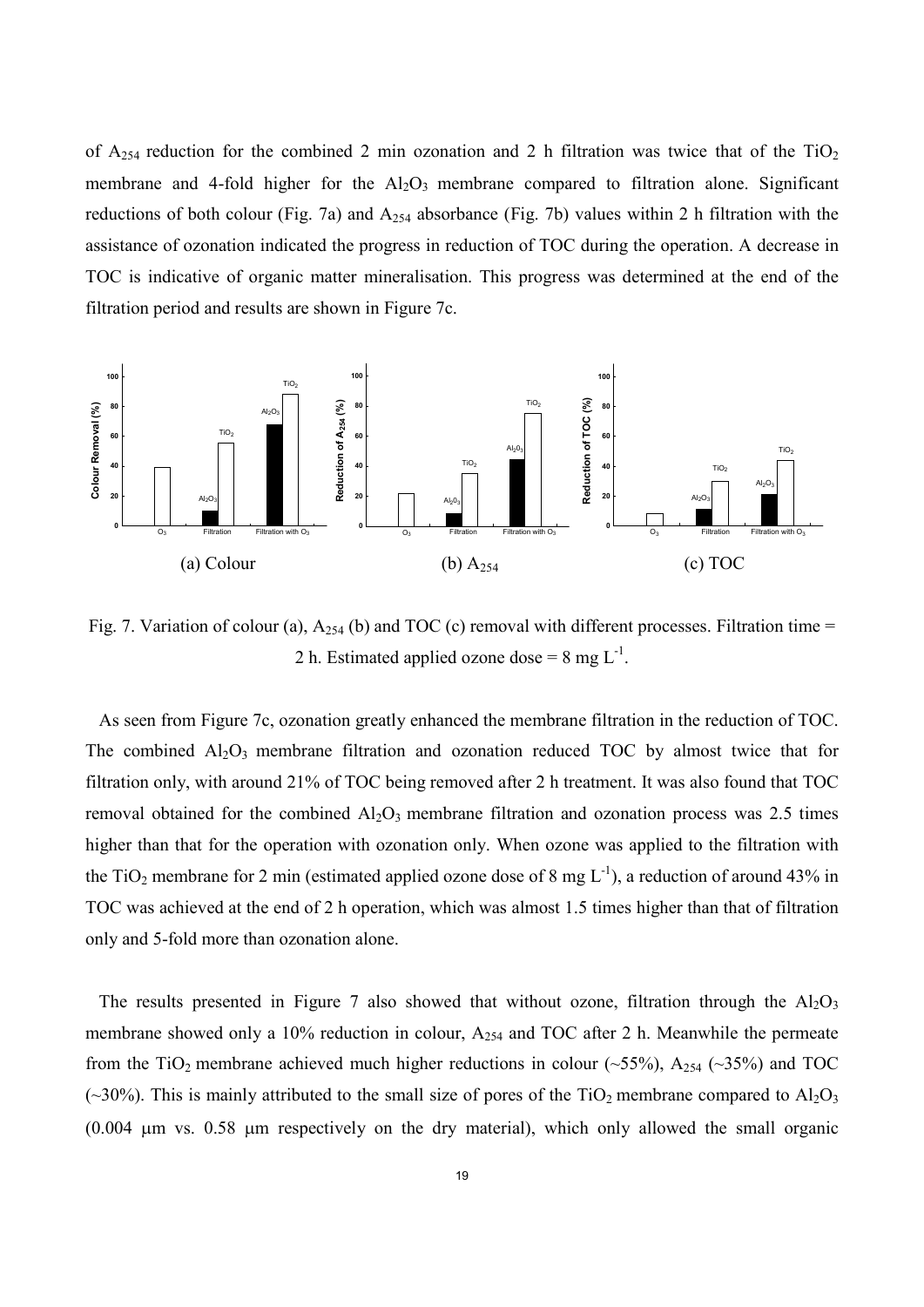compounds through its pores and rejected coloured organic compounds with relatively large molecular weights during the filtration.

 It was also interesting to note that the reductions of colour, A254 and TOC for the combined filtration and ozonation process for both  $Al_2O_3$  and  $TiO_2$  membranes (except colour removal for  $TiO_2$  membrane) were considerably higher than the sum of that using filtration and ozone alone (Fig. 8). This implied a possible synergistic effect between ceramic membranes and ozonation, which is supported by the literature [60, 61] that reported that ceramic materials such as alumina, titania and zirconia can promote ozone decomposition to form OH<sup>+</sup> radicals. In this case the formation of radicals conveniently occurs at the same place that membrane fouling occurs: on the membrane surface.



Fig. 8. Comparison of colour, A254 and TOC removal by ozonation and filtration displayed as combined or separate processes to demonstrate synergistic effects for bare  $Al_2O_3(a)$  and  $TiO_2(b)$  membranes. Filtration time = 2 h. Estimated applied ozone dose = 8 mg  $L^{-1}$ .

The synergistic effect of the membrane coupled with ozonation could be explained in terms of how the membrane operates as shown in Figure 9. Normally during pressure driven filtration, there is a concentration polarization effect which leads to a higher than normal concentration of non-permeable components (i.e. the organic pollutants) near the surface. Also, the nature of these components can lead to a force of attraction making them 'adhere' to the surface. As discussed previously, hydrophilicity and surface charge property of the membrane could have an impact on its performance. Hydrophilic membranes are more fouling tolerant. Our zeta potential results showed that  $A_2O_3$  had a positively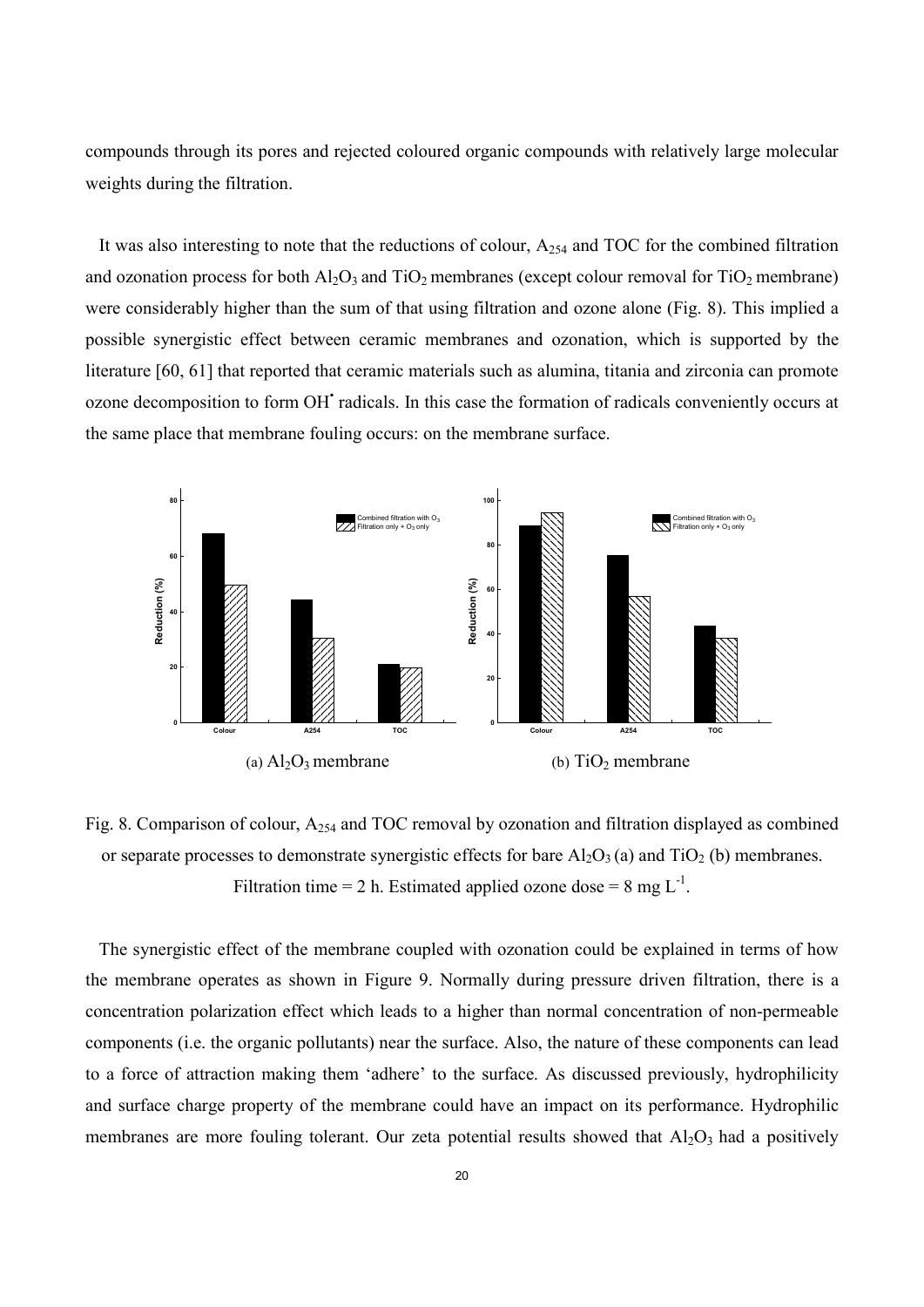charged surface, while the surface of  $TiO<sub>2</sub>$  was negatively charged. As noted previously NOM tends to be negatively charged [55] and would be more strongly attracted to the  $A_1O_3$  surface. This would in turn lead to greater fouling to be observed on this surface and an apparently greater fouling resistance on the TiO<sub>2</sub> membrane. In any case, increased organic concentration either from electrostatic attraction, concentration polarisation or general deposition result in fouling which reduces performance, but the species which are also desired to be broken down by the ozone are now more concentrated at the oxide surface. Conveniently this surface breaks down ozone molecules in water to form OH radicals which will in turn create a highly reactive boundary at the pore entrance of the membrane that oxidise the attracted organic molecules. This seems a likely explanation whereby we utilise the tendency for fouling in our favour to enhance the oxidation ability of ozone for breakdown of these organic molecules.



Fig. 9. Mechanism of the synergistic ability for ceramic membranes to enhance ozonation.

The key finding of this work has therefore been in demonstrating the dual functional capacity (physical separation and catalytic breakdown of organics) of inorganic materials for treatment of wastewaters. Of particular significance is the ability for the process to be adopted into a conventional ozonation system in a water treatment plant to substantially enhance the water quality by simply placing the membrane filtration system immediately after the ozone contactor. As part of our ongoing work in this area, there are still areas in need of exploration such as continuous ozone dosing, longer term performance and the ability to directly measure the ozone in the water. This will allow us to explore the performance over the longer term and also assess the quality of the reject (membrane retentatate) stream which although contains concentrated organics, will have been broken down by the ozonation process and may also be more effectively treated at this concentration by further ozonation,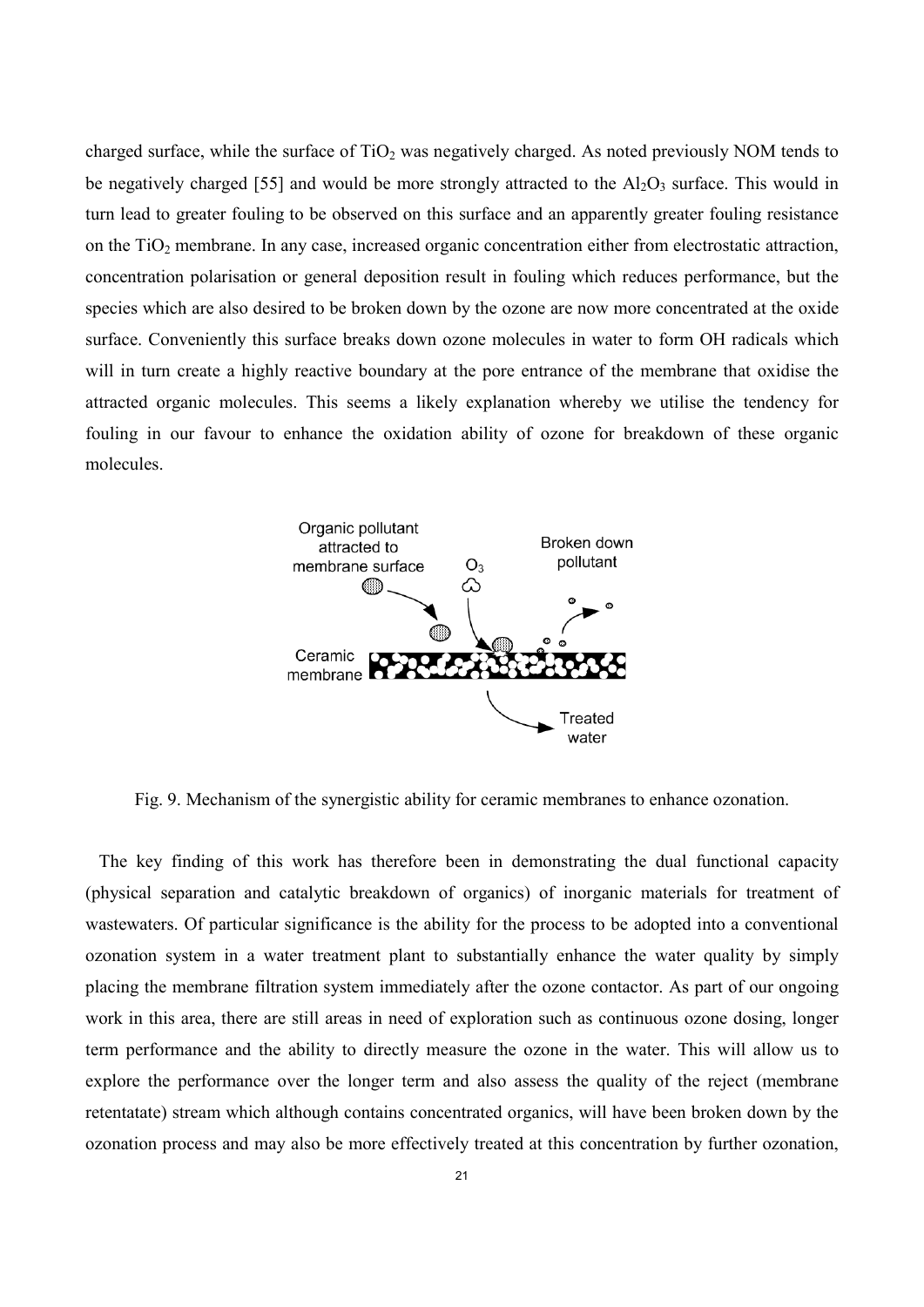or simply recycled back to the WWTP feed so that only permeate is disposed or recycled. For this, more practical understanding of the performance such as maximum recovery of the membrane stage is needed. Here, we have demonstrated that ozonation treatment coupled with filtration with two common ceramic membrane materials,  $\alpha$ -Al<sub>2</sub>O<sub>3</sub> and TiO<sub>2</sub>, is worth considering for further demonstration toward cost effective water treatment. Further to this, although we developed one type of functional  $TiO<sub>2</sub>$ , there are many opportunities to pursue in enhancing the functionality of this layer to improve its porous and catalytic properties. Further work is underway to optimise the membrane materials and surface to reduce fouling and also optimise the ozonation conditions for further long-term performance evaluation.

# **4. Conclusion**

 The present study investigated the effect of ozonation on the permeate flux, and colour and organics removal during filtration processes through a tubular ceramic membrane  $(α-A<sub>2</sub>O<sub>3</sub>$  or TiO<sub>2</sub>) under a range of operating conditions. The results indicated that ozonation can greatly reduce membrane fouling and thus improve the permeate flux during filtration. Ozone also significantly enhanced the process efficiency by reducing colour,  $A_{254}$  absorbance and TOC. The colour of the treated water was almost colourless, making this treated water more likely to be accepted as non-potable recycled water. A synergistic effect was observed when using a ceramic membrane filtration process in combination with ozonation

#### **Acknowledgment**

 The financial support provided by Victoria University Researcher Development Grants Scheme is gratefully acknowledged. This study is also part of 2009/10 Summer Scholarship awarded to S. Kennedy by Water Quality Research Australia (WQRA). The authors would like to thank Chosun Refractories Co., Ltd., Korea for supplying the ceramic tubes for testing. Mr Chris Kelaart (Bruker Biosciences Pty Ltd, Preston, VIC, Australia) is acknowledged for assisting with XRD analysis.

#### **References**

[1] S. Casani, M. Rouhany, S. Knochel, A discussion paper on challenges and limitations to water reuse and hygiene in the food industry, Water Research. 39(2005) 1134-1146.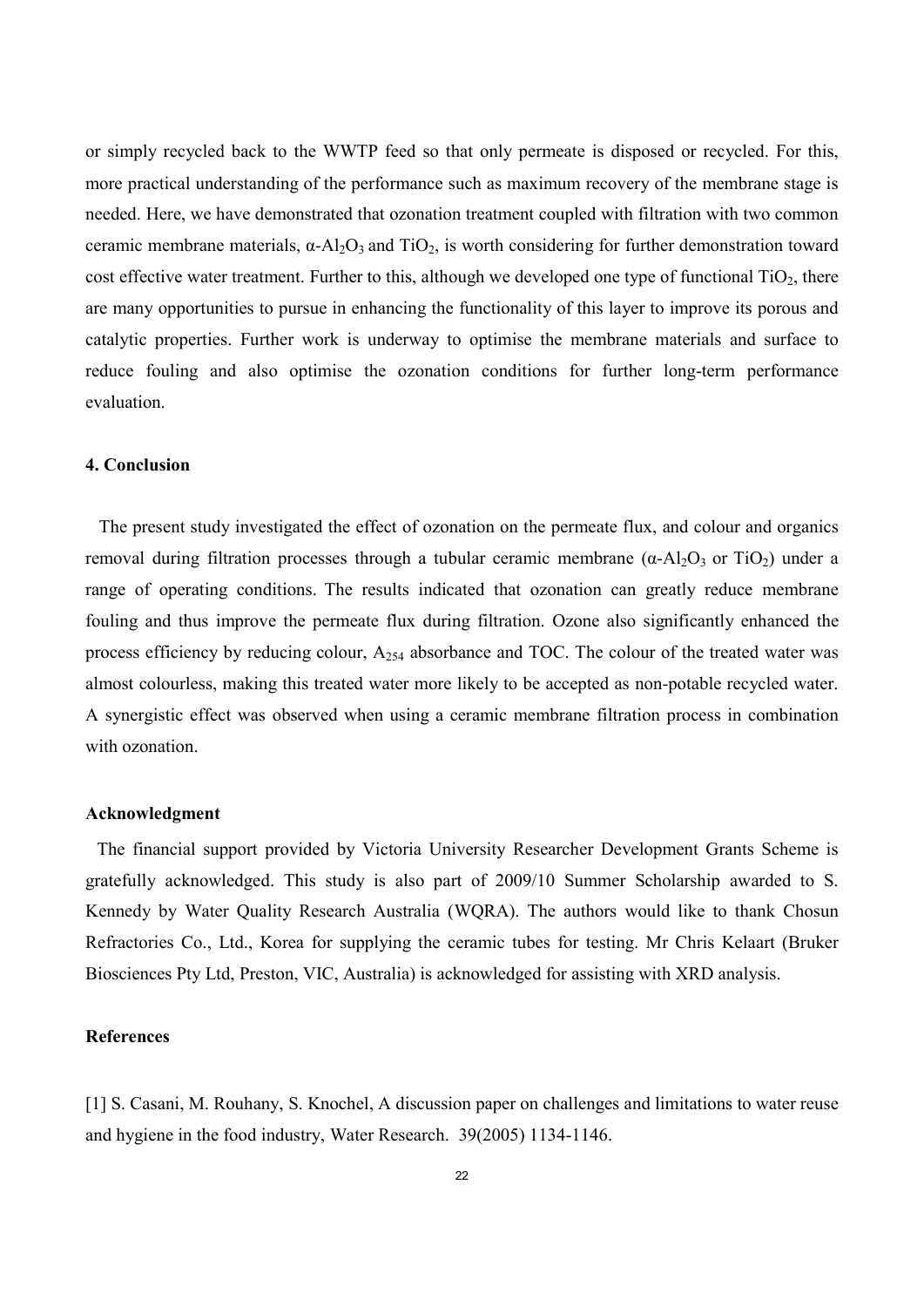[2] B. Van Der Bruggen, C. Vandecasteele, T. Van Gestel, W. Doyen, R. Leysen, A review of pressure-driven membrane processes in wastewater treatment and drinking water production, Environmental Progress. 22(2003) 46-56.

[3] G. F. Crozes, J. G. Jacangelo, C. Anselme, J. M. Laîné, Impact of ultrafiltration operating conditions on membrane irreversible fouling, Journal of Membrane Science. 124(1997) 63-76.

[4] A. Seidel, M. Elimelech, Coupling between chemical and physical interactions in natural organic matter (NOM) fouling of nanofiltration membranes: implications for fouling control, Journal of Membrane Science. 203(2002) 245-255.

[5] K. Farahbakhsh, C. Svrcek, R. K. Guest, D. W. Smith, A review of the impact of chemical pretreatment on low-pressure water treatment membranes Journal of Environmental Engineering and Science. 3(2004) 237-253.

[6] K. Castro, A. K. Zander, Membrane Air-Stripping: Effects of Pretreatment, Journal of AWWA. 87(1995) 50-61.

[7] T. Van Gestel, C. Vandecasteele, A. Buekenhoudt, C. Dotremont, J. Luyten, R. Leysen, B. Van der Bruggen, G. Maes, Salt retention in nanofiltration with multilayer ceramic  $TiO<sub>2</sub>$  membranes, Journal of Membrane Science. 209(2002) 379-389.

[8] R. Weber, H. Chmiel, V. Mavrov, Characteristics and application of new ceramic nanofiltration membranes, Desalination. 157(2003) 113-125.

[9] S. Condom, A. Larbot, S. Alami Younssi, M. Persin, Use of ultra- and nanofiltration ceramic membranes for desalination, Desalination. 168(2004) 207-213.

[10] W. B. Samuel de Lint, N. E. Benes, Separation properties of γ-alumina nanofiltration membranes compared to charge regulation model predictions, Journal of Membrane Science. 248(2005) 149-159.

[11] W. B. Samuel de Lint, T. Zivkovic, N. E. Benes, H. J. M. Bouwmeester, D. H. A. Blank, Electrolyte retention of supported bi-layered nanofiltration membranes, Journal of Membrane Science. 277(2006) 18-27.

[12] B. S. Karnik, S. H. R. Davies, K. C. Chen, D. R. Jaglowski, M. J. Baumann, S. J. Masten, Effects of ozonation on the permeate flux of nanocrystalline ceramic membranes, Water Research. 39(2005) 728-734.

[13] B. Schlichter, V. Mavrov, H. Chmiel, Study of a hybrid process combining ozonation and microfiltration/ultrafiltration for drinking water production from surface water, Desalination. 168(2004) 307-317.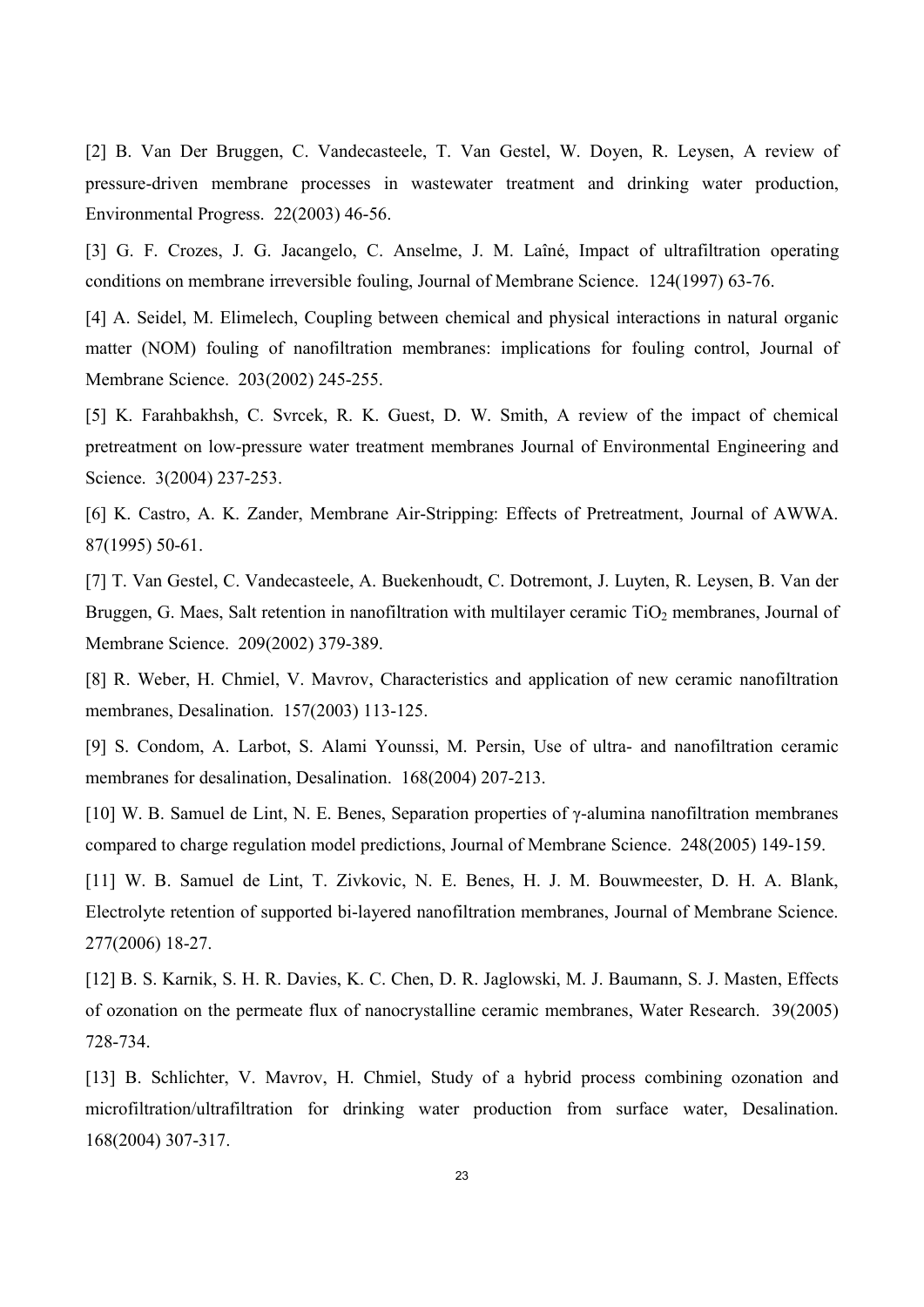[14] H. Choi, E. Stathatos, D. D. Dionysiou, Photocatalytic  $TiO<sub>2</sub>$  films and membranes for the development of efficient wastewater treatment and reuse systems, Desalination. 202(2007) 199-206.

[15] G. C. C. Yang, C. J. Li, Tubular TiO<sub>2</sub>/Al<sub>2</sub>O<sub>3</sub> composite membranes: preparation, characterization, and performance in electrofiltration of oxide-CMP wastewater, Desalination. 234(2008) 354-361.

[16] S. G. Lehman, L. Liu, S. Adham. Application of new generation ceramic membranes for challenging waters. in Proceedings of Singapore International Water Week Convention. 2008. Singapore.

[17] P. Kamp, G. Galjaard. Breakthrough development of a cost effective ceramic membrane system. in AWA Ozwater10. 2010. Brisbane, Queensland, Australia.

[18] A. A. Yavich, K.-H. Lee, K.-C. Chen, L. Pape, S. J. Masten, Evaluation of biodegradability of NOM after ozonation, Water Research. 38(2004) 2839-2846.

[19] L. Zou, B. Zhu, The synergistic effect of ozonation and photocatalysis on color removal from reused water, Journal of Photochemistry and Photobiology A: Chemistry. 196(2008) 24-32.

[20] S. Wang, F. Shiraishi, K. Nakano, A synergistic effect of photocatalysis and ozonation on decomposition of formic acid in an aqueous solution, Chemical Engineering Journal. 87(2002) 261- 271.

[21] L. Sánchez, J. Peral, X. Domènech, Aniline degradation by combined photocatalysis and ozonation, Applied Catalysis B: Environmental. 19(1998) 59-65.

[22] L. Zou, B. Zhu, Enhancing the reuse of treated effluent by photocatalytic process Journal of Advanced Oxidation Technologies. 10(2007) 273-281.

[23] Black & Veatch Corporation, White's Handbook of Chlorination and Alternative Disinfectants. 5th ed., John Wiley & Sons, Inc., Hoboken, USA, 2010.

[24] U. Stafford, K. A. Gray, P. V. Kamat, Photocatalytic degradation of 4-chlorophenol: the effects of varying  $TiO<sub>2</sub> concentration and light wavelength, Journal of Catalysis. 167(1997) 25-32.$ 

[25] S. Yamazaki, S. Tanaka, H. Tsukamoto, Kinetic studies of oxidation of ethylene over a  $TiO<sub>2</sub>$ photocatalyst, Journal of Photochemistry and Photobiology A: Chemistry. 121(1999) 55-61.

[26] J. M. Herrmann, Heterogeneous photocatalysis: fundamentals and applications to the removal of various types of aqueous pollutants, Catalysis Today. 53(1999) 115-129.

[27] Z. F. Zhang, C. C. Wang, R. Zakaria, J. Y. Ying, Role of Particle Size in Nanocrystalline TiO2based Photocatalysts, J. Phys. Chem. B. 102(1998).

[28] S. Gregg, K. Sing, Adsorption, Surface Area and Porosity, Academic Press, London, 1967.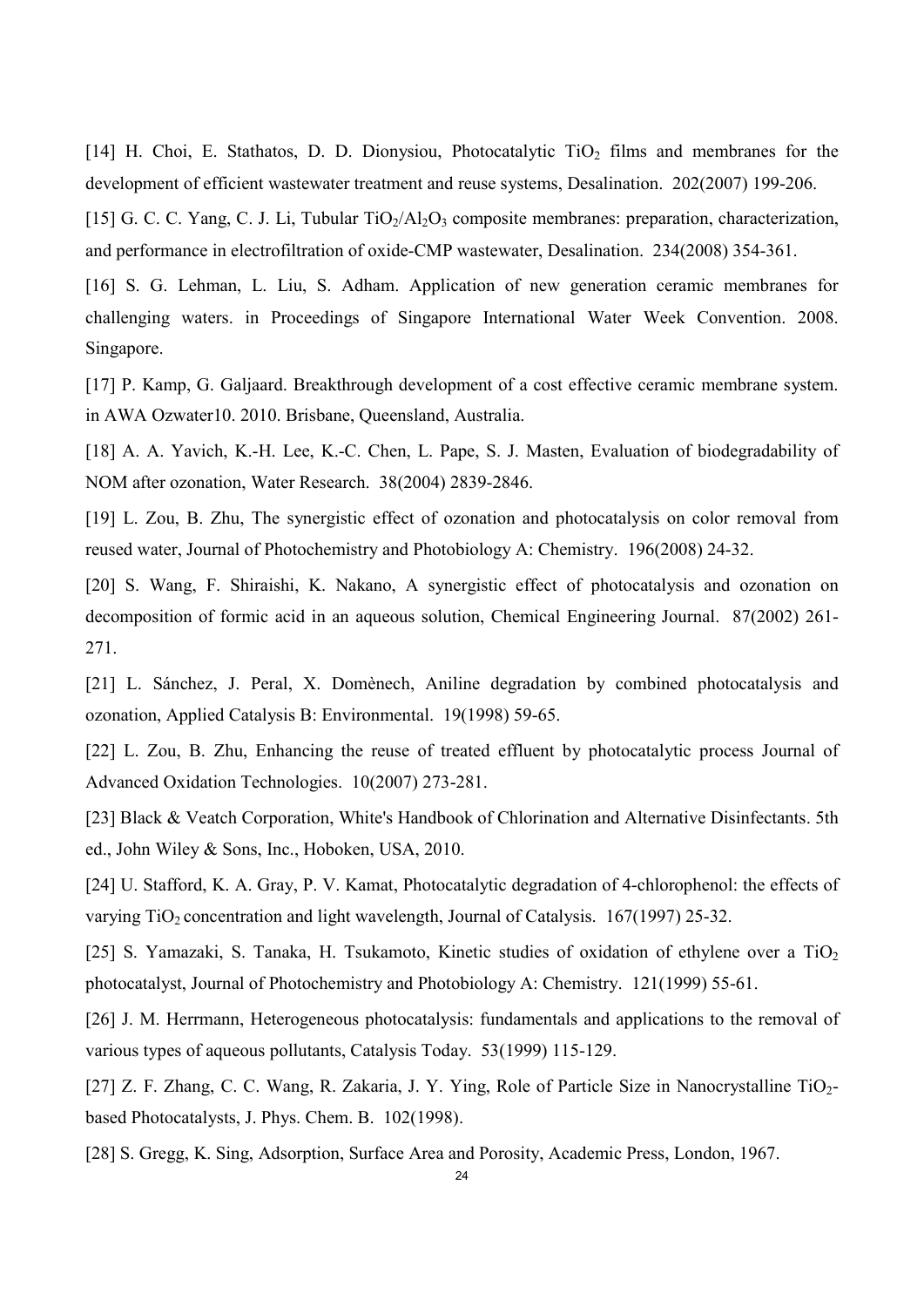[29] K. S. W. Sing, D. H. Everett, R. A. W. Haul, L. Moscou, R. A. Pierotti, J. Rouquerol, T. Siemieniewska, Reporting physisorption data for gas/solid systems, Pure & Applied Chemistry 57(1985) 603—619.

[30] D. J. Suh, T. J. Park, Sol-gel strategies for pore size control of high-surface-area transition-metal oxide aerogels, Chem. Mater. 8(1996) 509-513.

[31] M. Schneider, A. Baiker, Titania-based aerogels, Catalysis Today. 35(1997) 339-365.

[32] M. Kang, Synthesis of Fe/TiO<sub>2</sub> photocatalyst with nanometer size by solvothermal method and the effect of H<sub>2</sub>O addition on structural stability and photodecomposition of methanol, Journal of Molecular Catalysis A: Chemical. 197(2003) 173-183.

[33] P. C. Maness, S. L. Smolinski, D. M. Blake, Z. P. Huang, E. J. Wolfrum, W. A. Jacoby, Bactericidal activity of photocatalytic  $TiO<sub>2</sub>$  reaction: toward an understanding of its killing mechanism, Appl. Envir. Microbiol. 65(1999) 4094-4098.

[34] H. M. Coleman, C. P. Marquis, J. A. Scott, S. S. Chin, R. Amal, Bactericidal effects of titanium dioxide-based photocatalysts, Chemical Engineering Journal. 113(2005) 55-63.

[35] S. Benfer, P. Árki, G. Tomandl, Ceramic membranes for filtration applications - preparation and characterization, Advanced Engineering Materials. 6(2004) 495-500.

[36] W. Jing, W. Huang, W. Xing, Y. Wang, W. Jin, Y. Fan, Fabrication of Supported Mesoporous TiO2 Membranes: Matching the Assembled and Interparticle Pores for an Improved Ultrafiltration Performance, ACS Applied Materials & Interfaces. 1(2009) 1607-1612.

[37] Y.-G. Lee, D.-W. Lee, S.-K. Kim, B. Sea, M.-Y. Youn, K.-Y. Lee, K.-H. Lee, Vapor permeation characteristics of  $TiO<sub>2</sub>$  composite membranes prepared on porous stainless steel support by sol-gel method, Bull. Korean Chem. Soc. 25(2004) 687-693.

[38] H. Choi, E. Stathatos, D. D. Dionysiou, Sol-gel preparation of mesoporous photocatalytic TiO<sub>2</sub> films and  $TiO<sub>2</sub>/Al<sub>2</sub>O<sub>3</sub>$  composite membranes for environmental applications, Applied Catalysis B: Environmental. 63(2006) 60-67.

[39] E. Brinley, S. Seal, R. Folks, E. Braunstein, L. Kramer, High efficiency SiO2--TiO2 hybrid sol-gel antireflective coating for infrared applications, Journal of Vacuum Science & Technology A: Vacuum, Surfaces, and Films. 24(2006) 1141-1146.

[40] R. A. Peterson, E. T. Webster, G. M. Niezyniecki, M. A. Anderson, C. G. Hill, Ceramic Membranes for Novel Separations, Separation Science and Technology. 30(1995) 1689-1709.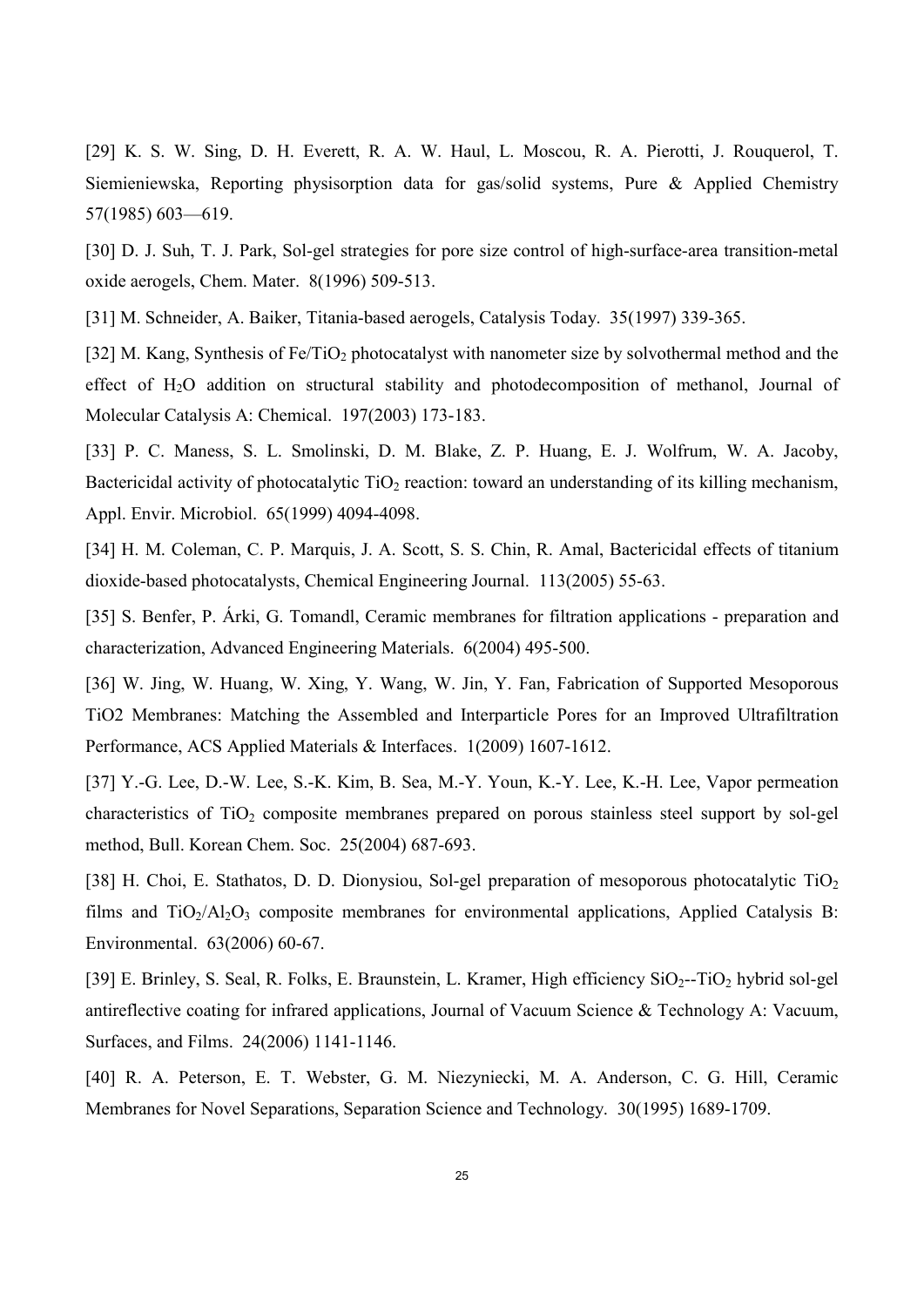[41] A. Alem, H. Sarpoolaky, M. Keshmiri, Titania ultrafiltration membrane: Preparation, characterization and photocatalytic activity, Journal of the European Ceramic Society. 29(2009) 629- 635.

[42] S.-H. Lee, K.-C. Chung, M.-C. Shin, J.-I. Dong, H.-S. Lee, K. H. Auh, Preparation of ceramic membrane and application to the crossflow microfiltration of soluble waste oil, Materials Letters. 52(2002) 266-271.

[43] E. Ellouze, R. B. Amar, A. H. Ben Salah, Cross-flow microfiltration using ceramic membranes applied to the cuttlefish effluents treatment: effect of operating parameters and the addition of pre or post-treatment, Desalination. 177(2005) 229-240.

[44] H. Choi, K. Zhang, D. D. Dionysiou, D. B. Oerther, G. A. Sorial, Influence of cross-flow velocity on membrane performance during filtration of biological suspension, Journal of Membrane Science. 248 (2005) 189-199.

[45] Y. Wyart, G. Georges, C. Deumié, C. Amra, P. Moulin, Membrane characterization by microscopic methods: Multiscale structure, Journal of Membrane Science. 315(2008) 82-92.

[46] L. Jin, S. L. Ong, H. Y. Ng, Comparison of fouling characteristics in different pore-sized submerged ceramic membrane bioreactors, Water Research. In Press, Corrected Proof, doi:10.1016/j.watres.2010.07.014(

[47] A. Bansal, R. R. Biederman, Y. H. Ma, W. M. Clark, Protein adsorption and fouling of ceramic membranes as measured by scanning electron microscopy with digital X-ray mapping, Chemical Engineering Communications. 108(1991) 365 - 379.

[48] L. Jin, H. Y. Ng, S. L. Ong, Performance and fouling characteristics of different pore-sized submerged ceramic membrane bioreactors (SCMBR), Water Science and Technology. 59(2009) 2213- 2218.

[49] A. Bottino, A. Comite, G. Capannelli, Synthesis of mesoporous alumina-titania membranes by the sol-gel method, Asia-Pacific Journal of Chemical Engineering. 5(2010) 242-248.

[50] E. M. Vrijenhoek, S. Hong, M. Elimelech, Influence of membrane surface properties on initial rate of colloidal fouling of reverse osmosis and nanofiltration membranes, Journal of Membrane Science. 188(2001) 115-128.

[51] X. Cao, J. Ma, X. Shi, Z. Ren, Effect of TiO2 nanoparticle size on the performance of PVDF membrane, Applied Surface Science. 253(2006) 2003-2010.